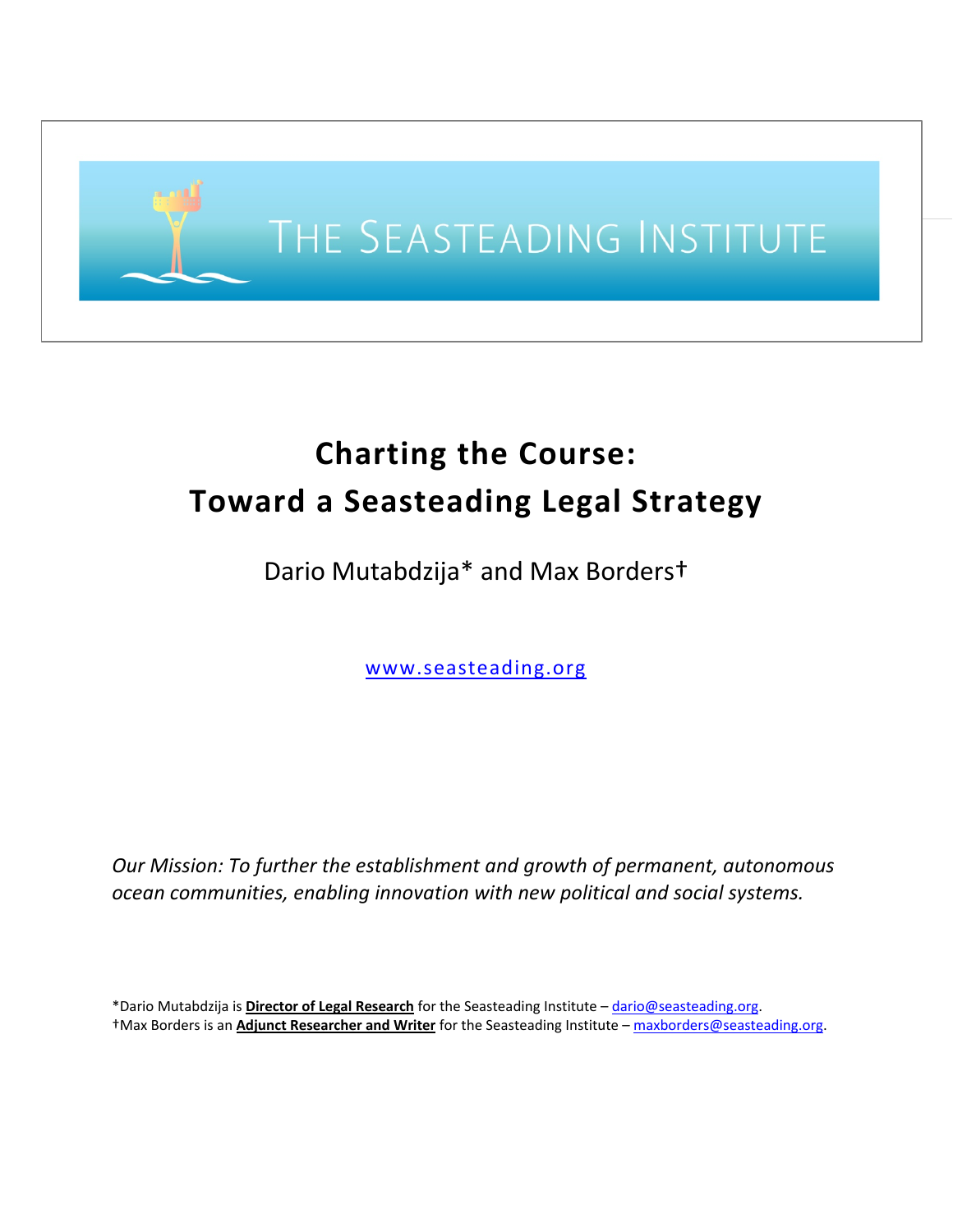| What is Seasteading and Why Do We Think it is Worth Working Towards?-------------------- 3           |  |                                                                                               |  |
|------------------------------------------------------------------------------------------------------|--|-----------------------------------------------------------------------------------------------|--|
| What is Our Objective for This Two-Paper Legal Strategy Series? ---------------------------------- 3 |  |                                                                                               |  |
|                                                                                                      |  |                                                                                               |  |
|                                                                                                      |  | What is the Mission of The Seasteading Institute in the Short-to-Medium Term?-------------- 8 |  |
|                                                                                                      |  |                                                                                               |  |
| Why do We Need to Address Some of These Legal Challenges Now? ----------------------------- 9        |  |                                                                                               |  |
| How Important Is Political Sensitivity To The Seasteading Institutes' Mission? ----------------10    |  |                                                                                               |  |
| III. Overview of the Frameworks Governing the World's Oceans------ 12                                |  |                                                                                               |  |
|                                                                                                      |  |                                                                                               |  |
|                                                                                                      |  |                                                                                               |  |
|                                                                                                      |  |                                                                                               |  |
|                                                                                                      |  |                                                                                               |  |
|                                                                                                      |  |                                                                                               |  |
|                                                                                                      |  |                                                                                               |  |
|                                                                                                      |  |                                                                                               |  |
| Legal Solutions for the Future of the Management of the International Commons -----------29          |  |                                                                                               |  |
|                                                                                                      |  |                                                                                               |  |
|                                                                                                      |  |                                                                                               |  |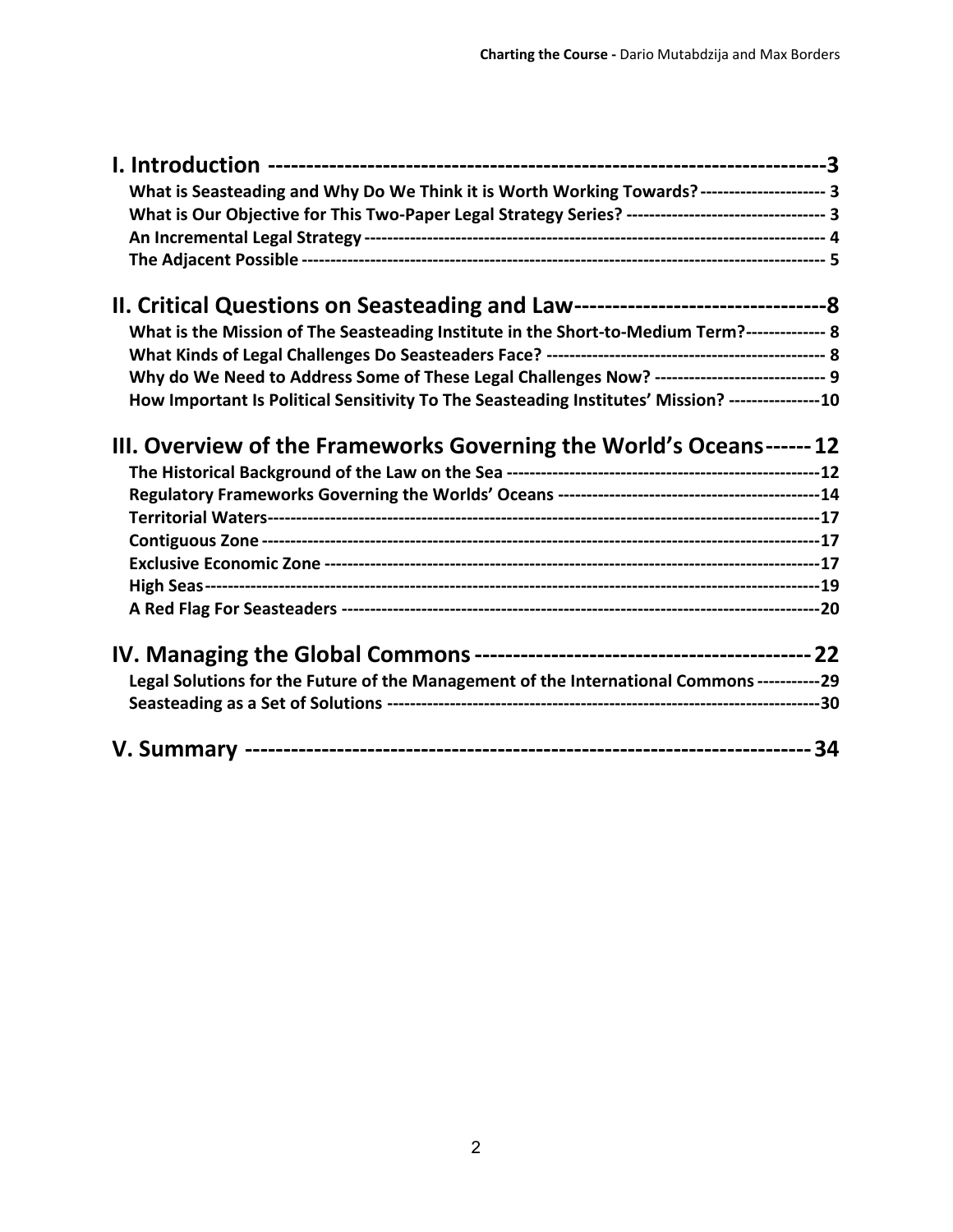# **I. Introduction : Seasteading and the Adjacent Possible**

# **What is Seasteading and Why Do We Think it is Worth Working Towards?**

Governments have claimed all of the land on Earth. Apart from the ocean, there are no potentiallyhabitable places left where people can peacefully test new forms of government. Seasteading is the idea of creating permanent societies living at sea—societies outside the auspices of established governments. As homesteading allowed many settlers peacefully to transition land from an unowned state to an owned state, seasteading does that—in some sense—for the open waters.

We at The Seasteading Institute believe seasteads can provide a space where innovative, competing political systems can emerge. Indeed, we believe innovative political systems will serve humanity far better than our governments do today. That's why we are working to establish the conditions under which "seasteads,"floating city-states, will spring up and thrive. These city-states will offer people the opportunity to peacefully test new ideas about how to live together. The most successful will become thriving new societies—and inspire change around the world.

What an amazing opportunity seasteading can be for innovative legal theorists and practitioners. As we will discuss, the sea is not *tabula rasa* when it comes to new law. But there is certainly enough space to innovate. So we welcome a new legal industry of the sea—one that evolves alongside new lifestyles, new ventures and new industries that benefit humanity.

Government institutions have a profound effect upon every aspect of our lives. Improving institutions can unlock enormous human potential. That is why we hope to see millions of people livng in seasteads before the end of the century. These settlers will choose to live in floating citystates because they will offer advanced forms of social organization and innovative forms of governance. These new institutions will give rise to robust job markets, better living conditions, and a new entrepreneurial spirit.

# **What is Our Objective for This Two-Paper Legal Strategy Series?**

At the Seasteading Institute, we are committed to helping seasteaders achieve the following three objectives in the near-to-medium term:

1. Establish de facto<sup>1</sup> political autonomy for residents;

- 2. Create new markets for commercial and residential seastead real estate; and
- 3. Settle thousands of people on the sea within ten years.

<sup>1</sup> Note: not yet *de jure* sovereignty which would mean that seasteaders would be fully recognized by the international community of nations. This is one of our long-term goals.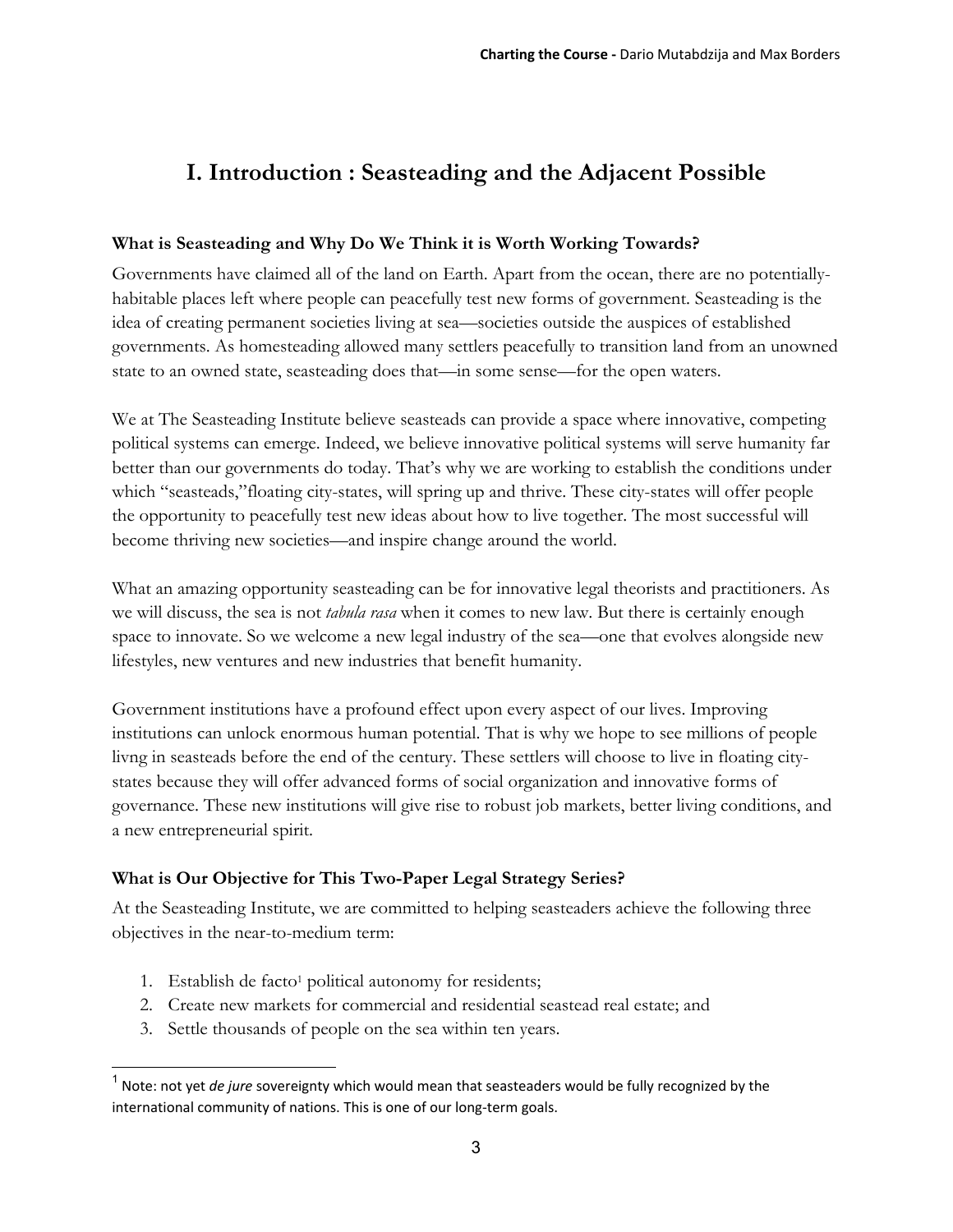Towards those ends, the primary objective of these papers is to assist with the formation of a legal strategy that will be useful to seasteaders around the world. What does this mean from a practical standpoint? First and foremost seasteaders will have to understand international law as it relates to seasteading. The success of this paper—in conjunction with other, more targeted legal research papers—will be determined by the extent to which people can start up their seastead ventures armed with relevant legal information.

### **An Incremental Legal Strategy**

Like putting a man on the moon, putting cities on the sea is a clear and audacious vision. One must only imagine Hong Kong, Hamburg, or Monaco afloat in the Pacific. Such a clear vision makes it inspiring. But the steps to get there from here are not as clear. Does one start small? Does one build a floating superstructure or modular platforms? How much will it cost? Will these floating structures last? There is also tremendous uncertainty associated with starting ventures on the ocean: What sorts of engineering feats will this require? What sort of businesses will thrive out there? What are the risks relative to the potential rewards? Is it possible to establish communities on the world's oceans at all? What are (and what ought to be) the rules of the game upon the sea?

It's mostly with the last question that we will concern ourselves in this paper. When most people think of cities, they think of buildings, parks, cars, and so on. Yet invisible rules govern almost every aspect of life in a metropolis. From driving on the right, to ownership conventions, to queuing at the store: rules make life in the city possible. Seasteads will also need internal rules, and these rules will have to comply with existing international legal frameworks. As we'll discuss, while there is broad latitude for recognized nations to conduct internal affairs, more powerful states could use international law to undermine seasteads if they are perceived to be a threat.

On a related note, we are purposefully using the term "rules." Although this paper is intended as a sketch of seasteading *legal* strategy, we respect the intimate connection between rules and laws. For example, laws can be mere statutes arrived at capriciously2. Or laws can apply equally and fairly to all people. When laws become more arbitrary, they slowly lose their ability to bring about an overall social order as the incentives created by the system change. Specifically, when the rule of law is replaced with legislative fiat, the latter becomes a means of exploiting others for political or economic advantage, which leads to system-wide corruption. More people begin to engage in seeking political transfers than in finding opportunities to cooperate.

Equality before the law is thus a critical meta-rule for making laws and is the most fundamental sense of the term "rule of law." Not only does concern for the rule of law animate this discussion, but we believe any legal strategy should defer to that concept as it was originally conceived. To

 $^2$  As Locke reminded us, no legislature ought "assume to itself a power to rule by extemporary arbitrary decrees"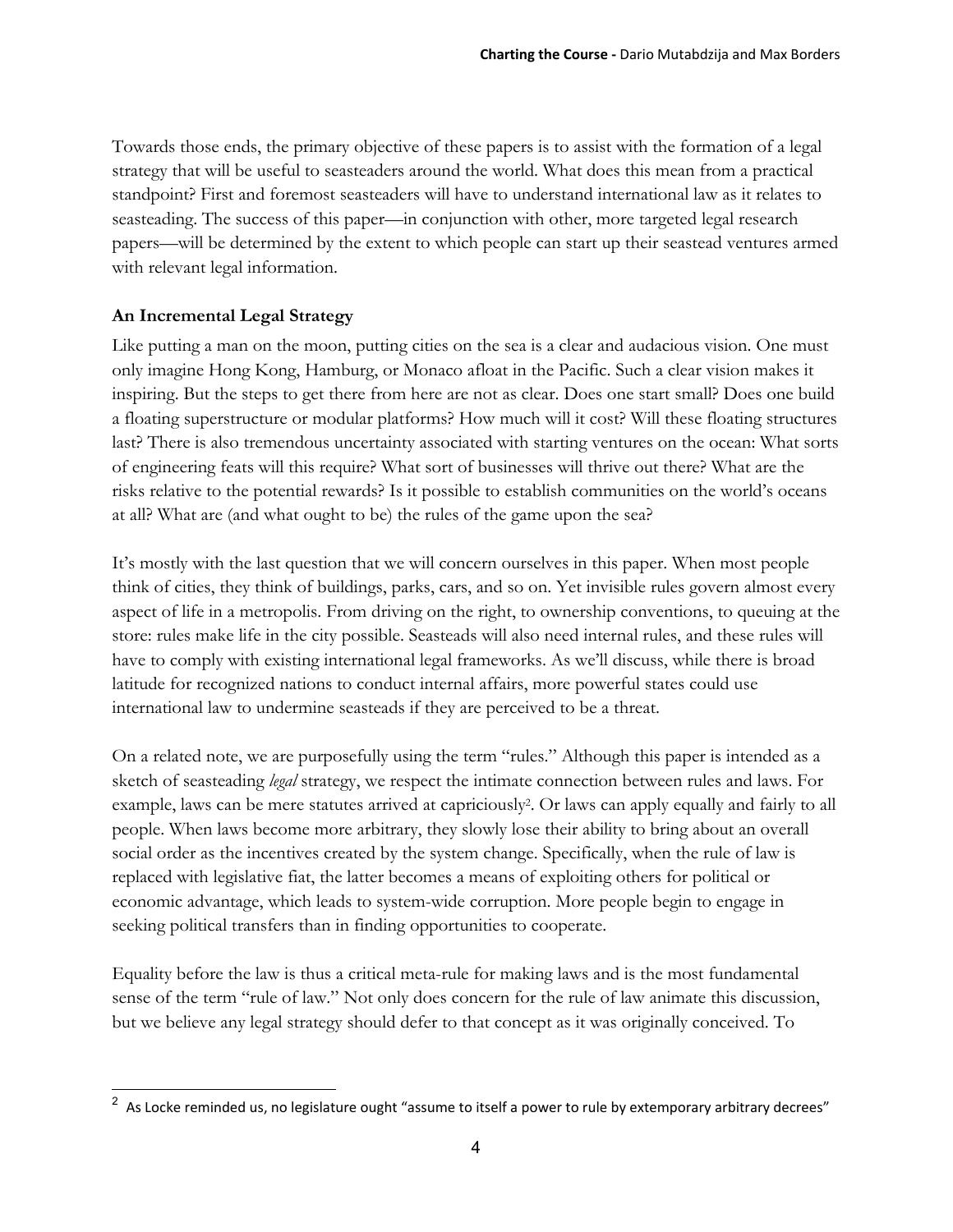repeat: the law should not privilege any person or group, but should regularize the activities of any given person so that complex social orders can emerge.3

So why doesn't The Seasteading Institute just help would-be seasteaders make up really good rules? Why not simply view the ocean as a blank slate upon which to inscribe brand new, more ideal, laws? The short answer is that *the ocean is not a blank state as far as international law is concerned.* And the introduction of completely new, untested laws could be too jarring and counterproductive for these fledgling communities. Never mind that the rest of the world would likely resist any such efforts initially.

We at The Seasteading Institute believe we have to approach things with humility. Indeed, humility is part and parcel to the seasteading strategy. Much of the law has the wisdom of ages packaged into it. Good laws often follow the lessons of real human interaction—contrived as a means to avoid costly, even deadly, conflicts. A lot of experimentation in human relationships goes into this process. We will return to this idea later in our discussion of *lex mercatoria,* a set of evolved laws settled on by traders over hundreds of years to mitigate conflict and facilitate exchange. These legal norms become tested over time by real people interacting in real ways. In this way, the law itself becomes an emergent phenomenon. Thus, in any seasteading strategy, we have to look at what is given. What wisdom can we borrow from the past? What sorts of laws are already in place and being used? Which institutions around the world are an impediment to human flourishing and which laws and institutions provide the foundations for prosperity?

#### **The Adjacent Possible**

 $\overline{a}$ 

The Seasteading Institute is not in the business of crafting utopias. We believe that to succeed, seasteaders will have to make trade-offs. That is not to say we will jettison our ideals. It means we have to temper them enough to work within the circumstances of the age. Some might call that conservatism. Others might call it pragmatism. We prefer a term offered by the great complexity scientist Stuart Kauffman: "the adjacent possible." To explain this idea, allow us a brief diversion.

In biology there are multiple levels of description: ecosystems, organisms, cells, proteins, more complex molecules like fatty acids, less complex molecules and various cell precursors, and then

 $3$  To put this emphasis on rules into perspective, consider the game of basketball. The game works because the rules are not designed or changed mid‐game to privilege a particular player. But what if it were possible for players to collude with referees (read: pay them) to change the rules? What if, for example, left‐handed dribblers could lobby to enact a rule that forbade anyone's dribbling with the right hand? Even though the left-handed dribblers would have to play with only one hand, they would soon have a distinct advantage over right-handed players. Victories–and income–would soon accrue to the lefties. The righties (and, of course, the fans) would have to bear the costs of the regulation. The game might even have only lefties after a time. And yet when it comes to the good of the game, we know intuitively that basketball is better without such capricious regulations. Something similar can be said about the law. Only unlike basketball, society is not a zero-sum game with a time-limit.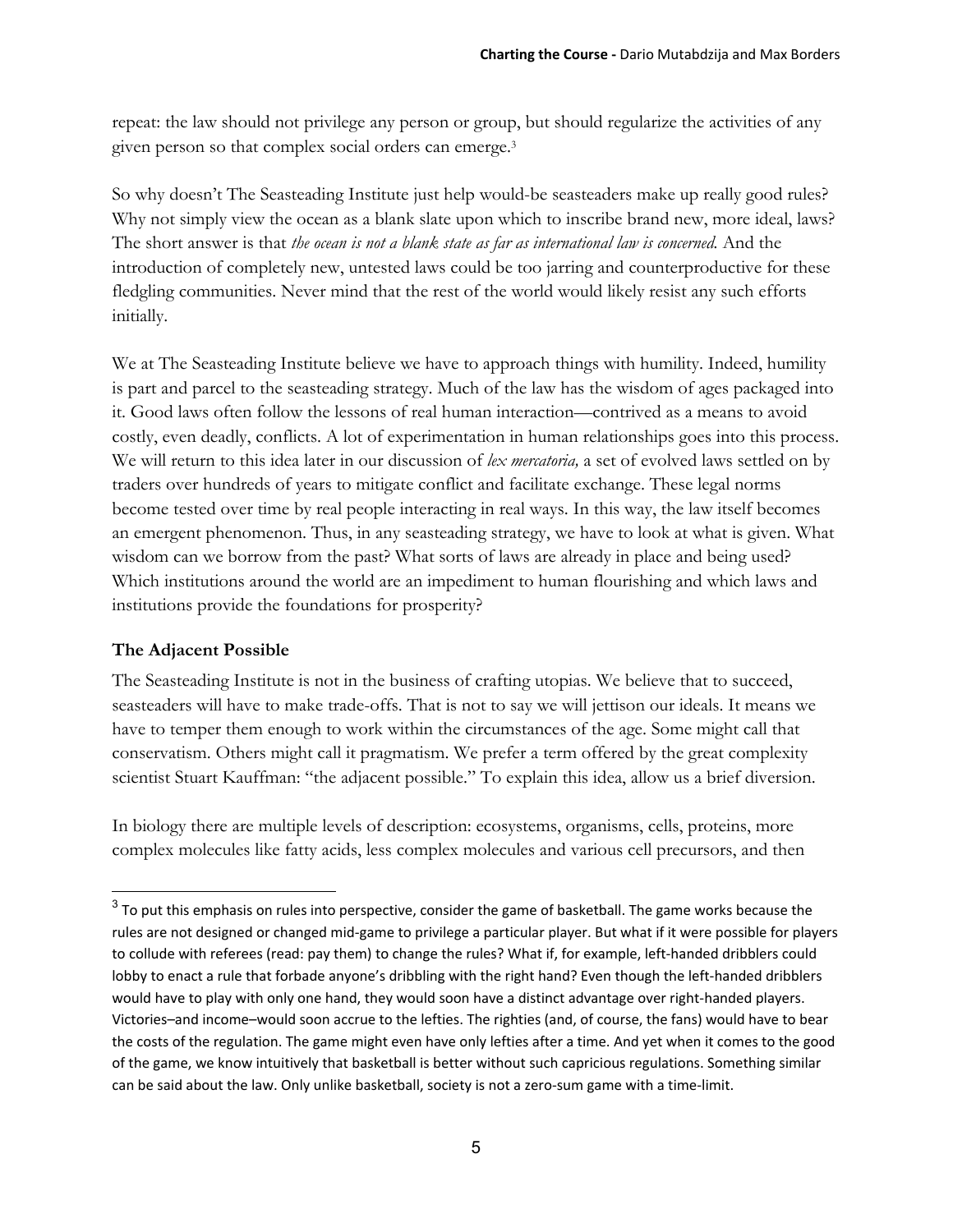atoms—the most basic of which must have been colliding in the so-called "primordial soup." These levels of description are no accident. They are the layers of the adjacent possible having built up in step-wise fashion from simple to complex. "The phrase captures both the limits and the creative potential of change and innovation," writes Steven Johnson in the Wall Street Journal*.*

In the case of prebiotic chemistry, the adjacent possible defines all those molecular reactions that were directly achievable in the primordial soup. Sunflowers and mosquitoes and brains exist outside that circle of possibility. The adjacent possible is a kind of shadow future, hovering on the edges of the present state of things, a map of all the ways in which the present can reinvent itself. The strange and beautiful truth about the adjacent possible is that its boundaries grow as you explore them. Each new combination opens up the possibility of other new combinations.

Moving to Johnson's parallel for human progress, we can also note that the "march of cultural innovation follows the same combinatorial pattern: Johannes Gutenberg, for instance, took the older technology of the screw press, designed originally for making wine, and reconfigured it with metal type to invent the printing press." So what does all this have to do with legal strategy?

As with cultural innovation, the process of legal innovation will borrow from what already exists. These conceptual re-combinations will allow enough flexibility for human beings to survive and thrive on the ocean, and like the iterative configurations found in biology, some will succeed and some will fail. But successes can be built upon, mimicked and preserved. Hopefully, seasteaders can embrace and extend the best institutions that have run the gauntlet of human experience. There are some basic rules we already know work—what legal scholar Richard Epstein calls "simple rules for a complex world."4 Fortunately for us, many of these rules have been tested by our forebears.

Consider the American Revolution. Rather than design institutions from scratch, the American Founders continued the best of the English Common Law tradition, which had evolved over centuries. They borrowed ideas from the political philosophy of Locke, Hobbes and Montesquieu. They observed the fall of the Ancient Greeks and the Romans. And, of course, they scrapped the worst of what they had inherited from the British Empire. They shored up their good rules by building constitutional checks against the accumulation of power around any branch of government. They tried to prevent Madison's "factions," or special interests forming through collusion with politicians5. Still, the Founding was a kind of weaving together—all of which was carried out with great deference to the wisdom of ages.

The creation of new societies on the water need not involve the bloody conflict that has marked past experiments in social change. Forming these new ocean societies in peaceful ways is foundational to our thinking. Indeed, peaceful transition is one of the most important contributions seasteading has

<sup>4</sup> Epstein, Richard. *Simple Rules for a Complex World.* Harvard University Press; Cambridge, 1996.

 $5$  We believe this has failed, as of this writing, as the special interest state is more pronounced than ever in U.S. history.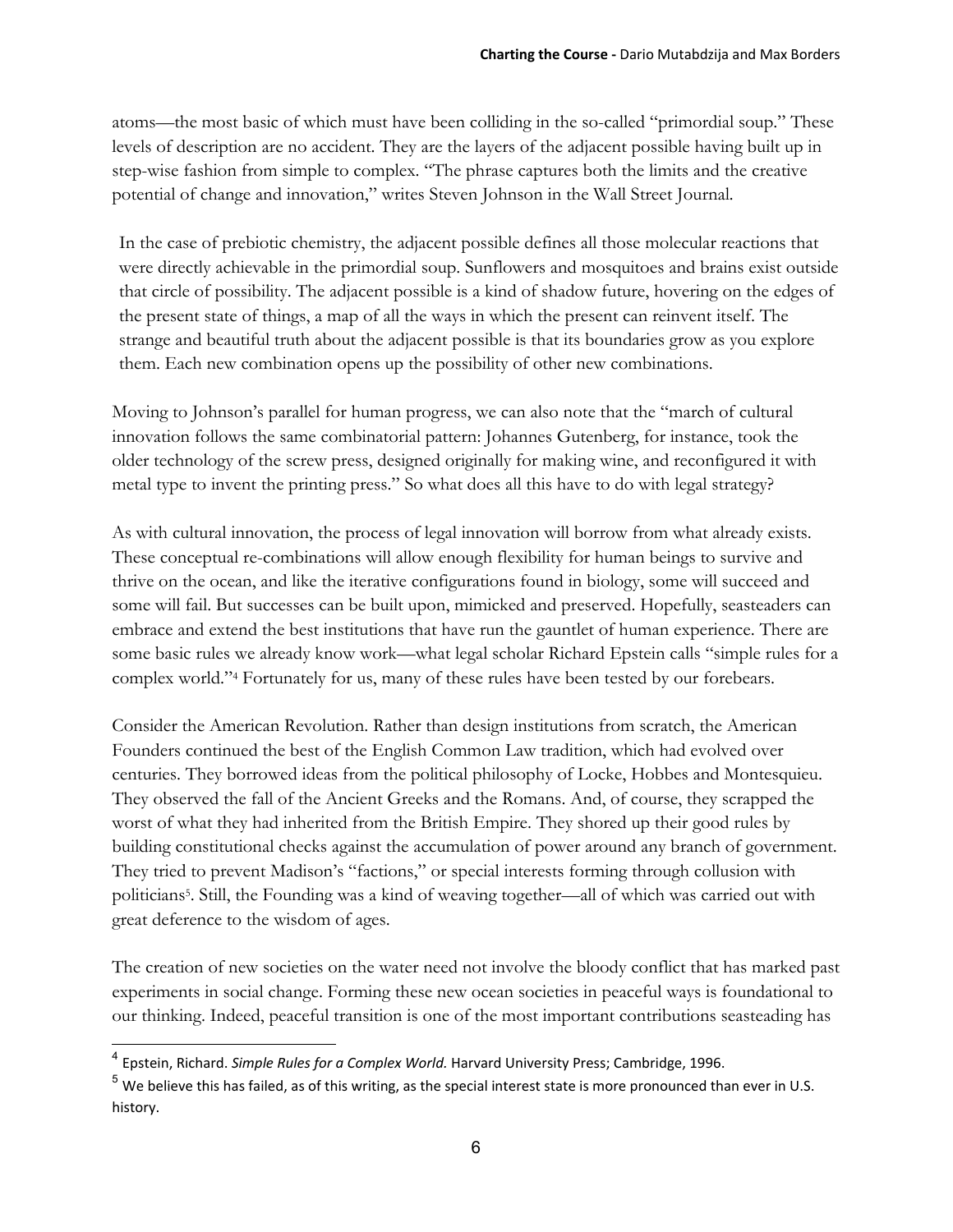to offer the world when it comes to social change. At the same time we believe success will require the weaving together of precedents, rules, norms, existing treaties, conventions and respect for local differences. In doing so, one avails oneself of the adjacent possible. In short, we hope to settle the sea, not fly too close to the sun with wax wings*.*<sup>6</sup>

Here at the outset, the essence of our legal strategy lies in the adjacent possible.

But let us be clear: we understand the value of good institutions. When it comes to reducing risks and lowering the costs of interaction and exchange, we stand on the shoulders of giants.7 We also understand the desire for self-determination, the virtues of emergent, local norms, and the dignity to be found in a high degree of self-determination. So we will proceed with a view to balancing these considerations in a way that allows our ideals to mesh with contemporary realities—adapting as we go along. The goal is to build institutions—i.e., new legal rule-sets that can help transform humanity for the better. Ossification of rules, after all, has caused great civilizations to fall into torpor and even to collapse.

To wit, the goal of this two-paper series<sup>8</sup> is to offer, in broad strokes, a practicable legal strategy. In this paper, we will lay out a big picture discussion in three sections. This big picture view is designed to help us set the context and consider important issues. First we will explore critical questions about seasteading and what the law means to that enterprise. Then we will discuss the legal context in which seasteaders will soon find themselves—that is, the treaties, laws, norms and political environment that already exists on the open sea. Finally we will offer the sketch of an approach to managing the international commons, particularly the high seas, from the bottom up rather than the top down.

 $^6$  "Before they took off from the island, Daedalus warned his son not to fly too close to the sun, nor too close to the sea." ‐ the Greek myth of Icarus and Daedalus.

 $<sup>7</sup>$  Douglass North, Elinor Ostrom, and Ronald Coase come to mind.</sup>

<sup>&</sup>lt;sup>8</sup> In the second paper, we will focus on more specific questions such as: role of seastead vessels/platforms, socalled flags of convenience, the potential of business ventures, seasteading‐friendly locations, and other major challenges where we will provide more tailored legal solutions.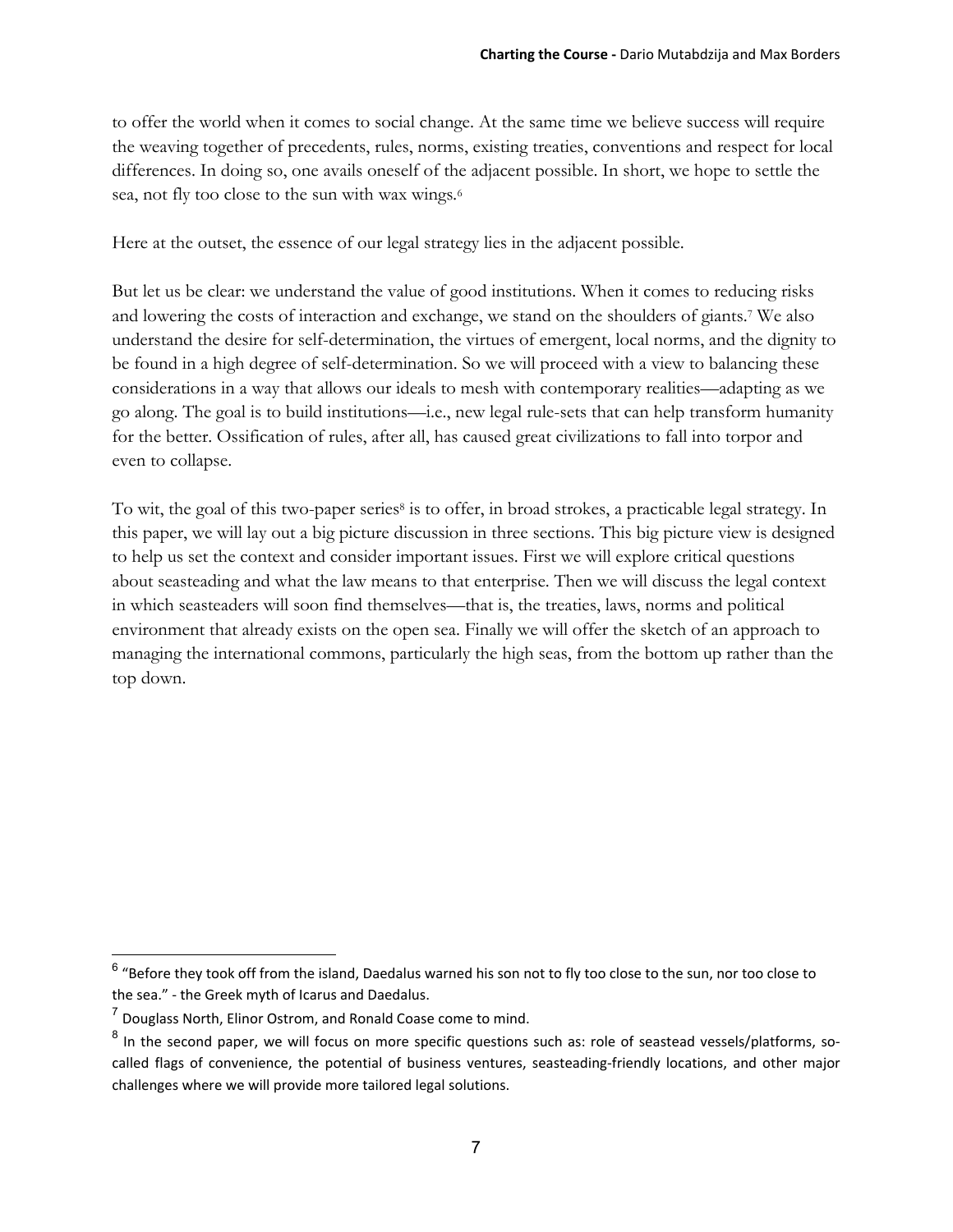# **II. Critical Questions on Seasteading and Law**

### **What is the Mission of The Seasteading Institute in the Short-to-Medium Term?**

The Seasteading Institute's mission is to further the establishment and growth of permanent, autonomous ocean communities thus enabling innovation with new political and social systems. In other words, we work to enable seasteading communities—floating cities—which will allow the next generation of pioneers to peacefully test new concepts in governance. It is our hope that the most successful can then inspire change in governments around the world.<sup>9</sup> To that end, we will be taking steps to:

- 1. Inspire and engage with a growing, global seasteading community,
- 2. Conduct engineering research on ships and novel platform designs,
- 3. Carry out legal, business and political research.

These distinct but interconnected activities, if successfully implemented, will empower entrepreneurs to launch seastead-based ventures. Establishing these businesses will, at the same time, facilitate the creation of seastead-based commercial and residential real estate that will also attract residents. To ensure the long-term viability of seasteading, individuals and families must trust that it is profitable, pleasant and peaceful to live upon the ocean. And to live peacefully upon the ocean, people will need to have good rules for living together. Thus, legal research is a key aspect of our mission.

# **What Kinds of Legal Challenges Do Seasteaders Face?**

 $\overline{a}$ 

Currently, there are numerous legal challenges for seasteading. Among the biggest uncertainties seasteaders face is the question of how existing states will treat them, particularly in their efforts to achieve de facto and de jure independence. Not only is current international law ambiguous and fractured, there is very little precedent for "new entrants." In addition, apart from virtually unaccountable legal regimes like that of the United Nations and International Court of Justice (ICJ), there is no final legal standard to which any party or state can appeal—at least not one that would allow seasteaders a clear path to their own sovereignty. The currently-recognized nations belong to a club that has rather strange rules. In order to be a fully-recognized nation, the entity has to be a member of the club of already-recognized nations. That is to say: in order to be a member of the club you have to be a member of the club. This lack of clarity on the path to sovereignty could be a formidable obstacle for seasteaders in the long term.

Another obstacle for seasteaders is that the areas of "open ocean" where seasteaders are looking to form their communities are not a legal vacuum. Although no country has claimed those areas, they

<sup>&</sup>lt;sup>9</sup> See http://www.seasteading.org/ for further resources on The Seasteading Institute's vision, mission and overall strategic approach.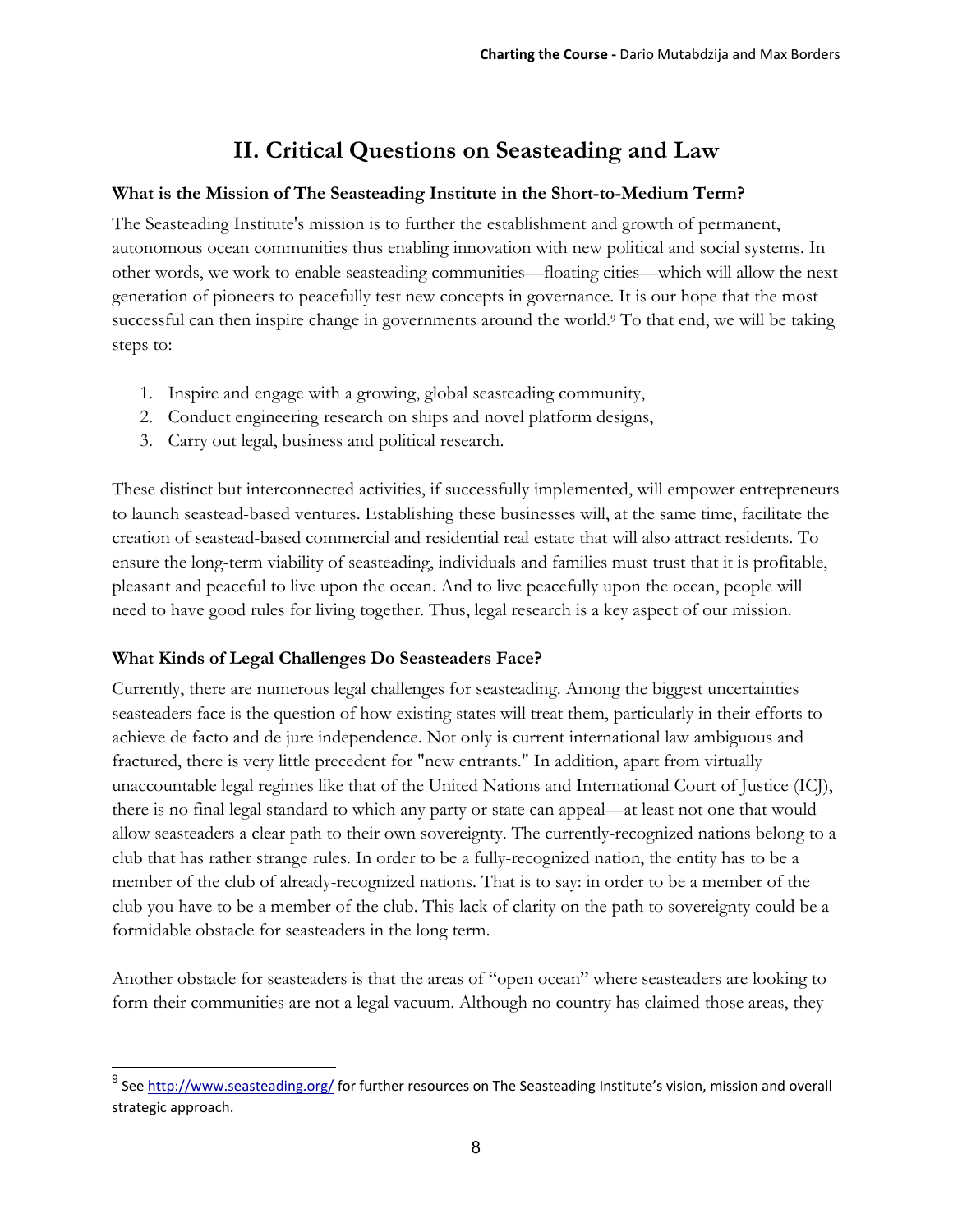are regarded by much of the international community as common to all of humanity. If an area is legally regarded as common, does that preclude settlement or resource harvesting?

It will also be critical to address the legal issues necessary to start seastead-based businesses sooner rather than later. After all, from the start both entrepreneurs and residents will have to be satisfied working within any legal infrastructure. Unfortunately, international law is currently so complicated that it's not always clear what the rules are. This kind of uncertainty may make starting ventures more difficult. But the challenges are not insuperable. Seasteaders will thus want to address legal impediments to entrepreneurship and everyday life as soon as possible—so as to lower the legal start up costs. According to the old adage, it is better to prevent fires than put them out. Although these near-term issues are likely to be less challenging than, say, pursuing full sovereignty, many could still be thorny.

Seasteaders will therefore want to find out what legal frameworks global firms already use. Specifically, what forms of international arbitration are available for resolving disputes? Could these mechanisms address potential difficulties in advance? Initially, seasteaders will probably use many of these existing legal frameworks. Gradually, however, they will modify them to fit their needs. In whatever ways these systems develop, it will be important to establish legal frameworks that offer maximum latitude to entrepreneurial innovation, conflict resolution, peaceful coexistence and community formation among residents.

To repeat: the open waters are not a legal vacuum. So introducing rules is not quite like starting from scratch. Let's assume, then, seasteaders will: have to operate to a significant extent within existing international legal frameworks; have to devise their own localized institutions due to their unique circumstances; and have to retain aspects of the ideals that we believe will create the conditions for prosperity and keep seasteads from stagnation or failure. To deal with these very serious challenges, we first need carefully to consider the international frameworks already in operation. It will be vital to find that critical space between the regimes that currently exist on the sea, and the legal regime to which we aspire. Only after reconciling current realities with our ideals can we create institutions that will advance the cause of seasteading.

# **Why do We Need to Address Some of These Legal Challenges Now?**

First, as we mentioned above, we at The Seasteading Institute would like to see seastead-based ventures launched as soon as possible. But in order for any such venture to launch—much less succeed—entrepreneurs, their investors and their employees will need a clear understanding of both the rules and the risks. As we have suggested, to incorporate, design strategies, raise funds or establish partnerships, entrepreneurs must have access to established law from the start. For example, will seasteaders have access to time-tested mechanisms for resolving disputes or exacting compensation for harms? We have learned that the right legal institutions help reduce transaction costs and mitigate risks—just as we have learned that bad institutions can be doorways to corruption and economic sclerosis.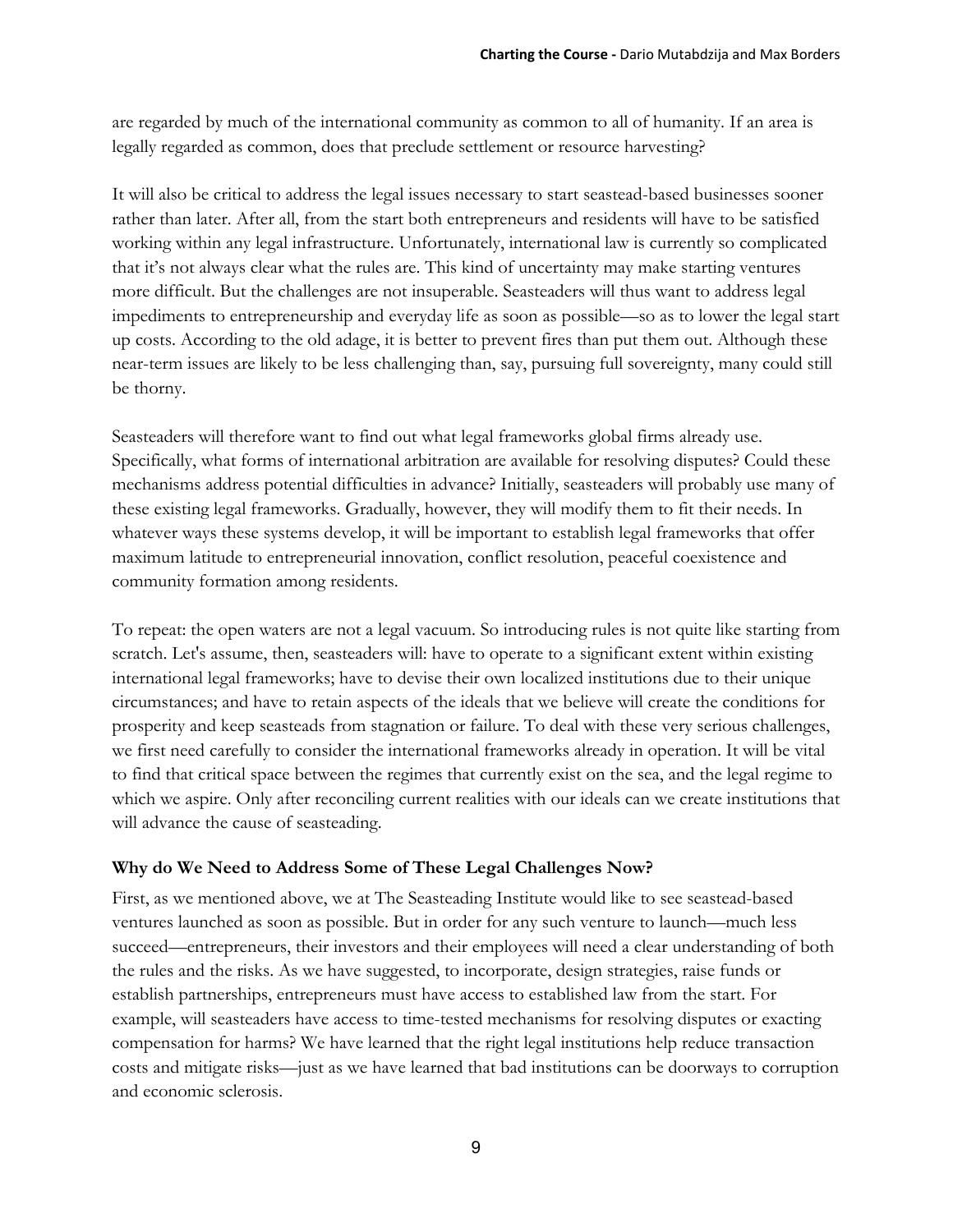Second, we would like to see the seasteads scale over time—and eventually achieve sovereignty (or at least substantial independence). Sovereignty is not just something claimed by a new nation in an act of self-determination. Sovereignty comes in recognition by other nations. Therefore, sovereignty for seasteaders will require changing laws and attitudes in relation to seasteading on a country-bycountry basis, as well as in the eyes of the international law. All of this is likely to be a huge, decadeslong undertaking. So the sooner we start the better.

Third, the sea's legal environment will shape other aspects of the seasteading implementation strategy. From engineering designs to a business model's viability; from finding ideal locations to avoiding dangerous locations—the legal environment will profoundly affect many key decisions for early seasteaders. We hope, therefore, a legal strategy will provide the necessary foundation for more material developments. Without a clear understanding of the rules, seasteaders could be adrift in a legal abyss. And in the absence of any legal strategy, the rest of our research in seasteading-related areas like engineering and business risks going off course.

Finally, history has taught us before and since James Madison that men are no angels. To build safeguards against political corruption, corporate venality and the collusion between the politically powerful and the greedy, we have to start now. Such is not to argue that seasteads will somehow magically be free of these problems; it is rather to underscore our belief that *competition in governance*<sup>10</sup> reduces so-called "public choice" problems.11 Such thinking may cause us to call into question sacred cows like representative democracy and even certain forms of law. Should we consider this to be the "constitutional moment" alluded to by Nobel Laureate James Buchanan? Or should we conclude that such a moment cannot exist today and move onto the sea with a framework that balances seasteading's legal pluralism and deference to existing frameworks? We cannot hope to settle these questions here. But they hover in our minds.

# **How Important Is Political Sensitivity To The Seasteading Institutes' Mission?**

It is hard to overstate the importance of seasteaders being politically sensitive. Our incremental strategic approach is very much dependent on cooperation with governments around the world. In fact, having friendly and mutually beneficial relationships with governments around the world is one

 $10$ Patri Friedman and Brad Taylor. "Seasteading and Institutional Evolution" The Seasteading Institute, 2011 (Presented at the 2011 APEE Conference, Nassau, Bahamas).

http://www.seasteading.org/files/research/governance/Friedman&Taylor\_2011\_Seasteading\_APEE.pdf

<sup>&</sup>lt;sup>11</sup>Practitioners of public choice theory assume that, like economic actors, political actors are more or less selfinterested actors. Laws are, therefore, rarely passed for the so-called "public interest." By public choice "problems," we mean the process by which changes to the law over time raise transaction costs. Usually these changes amount to direct or indirect transfers from one group to another, or from taxpayers to special interests. Because the costs of any individual change the law may be virtually imperceptible to voters, democracy is not constituted to deal with special interest capture and favor-seeking. Over time, however, the rules become distorted and the costs of the special interest state rise.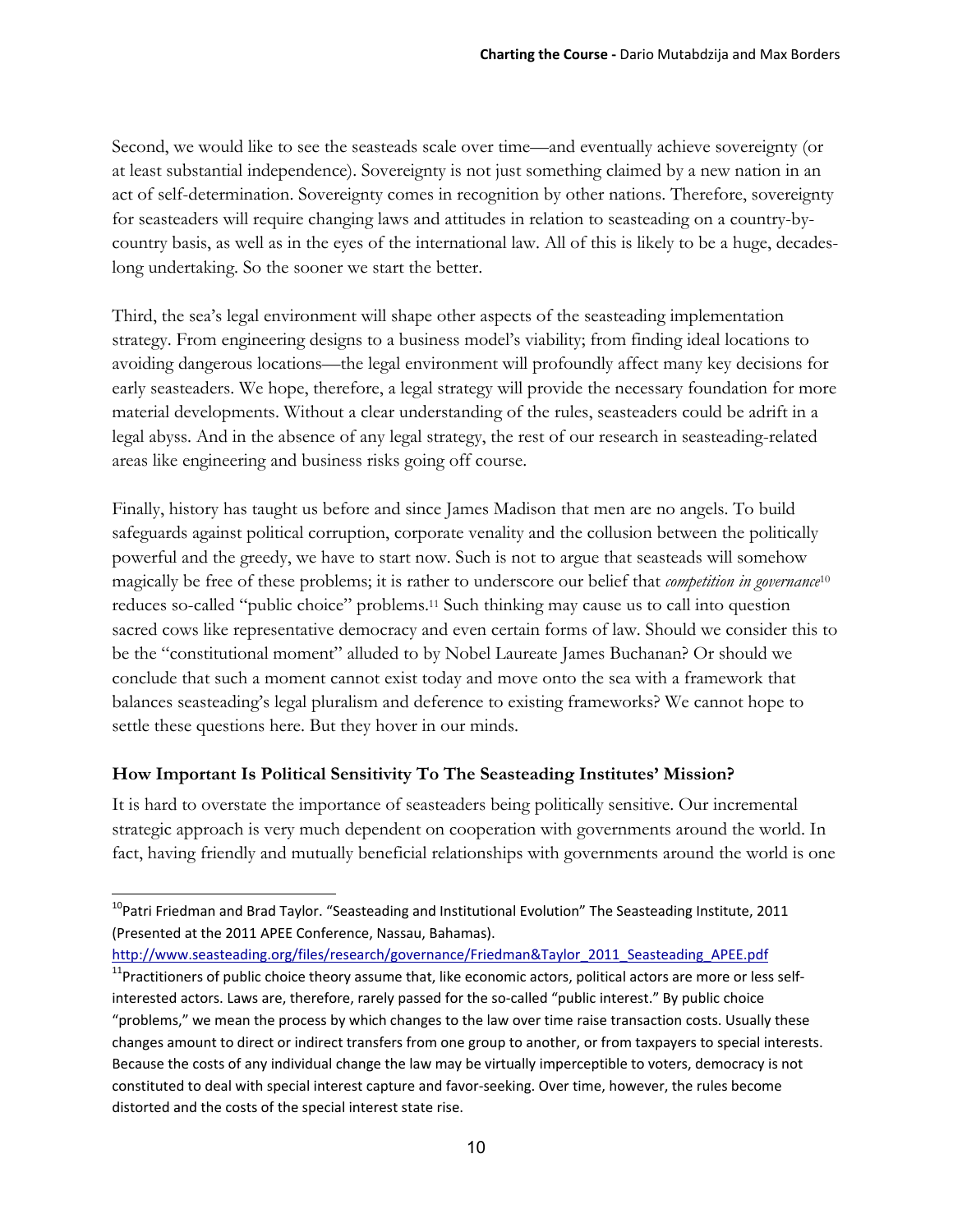of the most important components of our wider strategic approach. Furthermore, any government officials seasteaders are planning to work with will likely be constrained by the political zeitgeist of their respective countries. Radical departures from cultural norms or perceived threats to a given society will force these operatives to shun seasteaders and block their efforts to achieve sovereignty. In order to maintain friendly and mutually beneficial relationships with governments around the world, seasteaders will have to offer goods and services that governments will not find overtly threatening and that the existing governments will find to be advantageous to their people.

Also, because some government officials may find the very idea of seasteading threatening, seasteaders should probably not *themselves* engage in certain types of activities that government officials might find threatening. For many, this latter point may smack of giving up on a vision of human liberty shared by many would-be seasteaders. We prefer to think of it as a responsible way to create a space for much more freedom than would otherwise be possible on land. It is limiting in some respects, but it respects the adjacent possible.

The lines between socially "desirable" and socially "threatening" activities are certainly blurry. Indeed, desirability is in the eye of the beholder. Determining—as a matter of law—what behaviors are to be tolerated among seasteaders will require an intensely political process into which a host of other considerations (legal, economic, business, cultural) will factor. In crafting a legal framework that recognizes both individual liberties and the merits of incrementalism, seasteaders will need to fine-tune their pattern recognition skills. For example, if one is doing business with the Japanese, what subjects should one avoid? Might American officials view seastead grow-houses<sup>12</sup> as a threat to American society? Are there dietary prohibitions besides pork for Muslims in Indonesia? Are there fish that some cultures consider taboo and others consider delicacies? High-level pattern recognition will enable seasteaders to critically engage with a variety of ethical and political systems, systems they will surely encounter in their interaction with the rest of the world. Such will help them define their own culture as a cosmopolitan destination. Think of this as cosmopolitan cultural tuning. In short, seasteaders in the process of developing relationships with people from around the world will have to adapt to the realities of global pluralism.

  $12$  Grow-houses are areas where people grow marijuana plants for sale.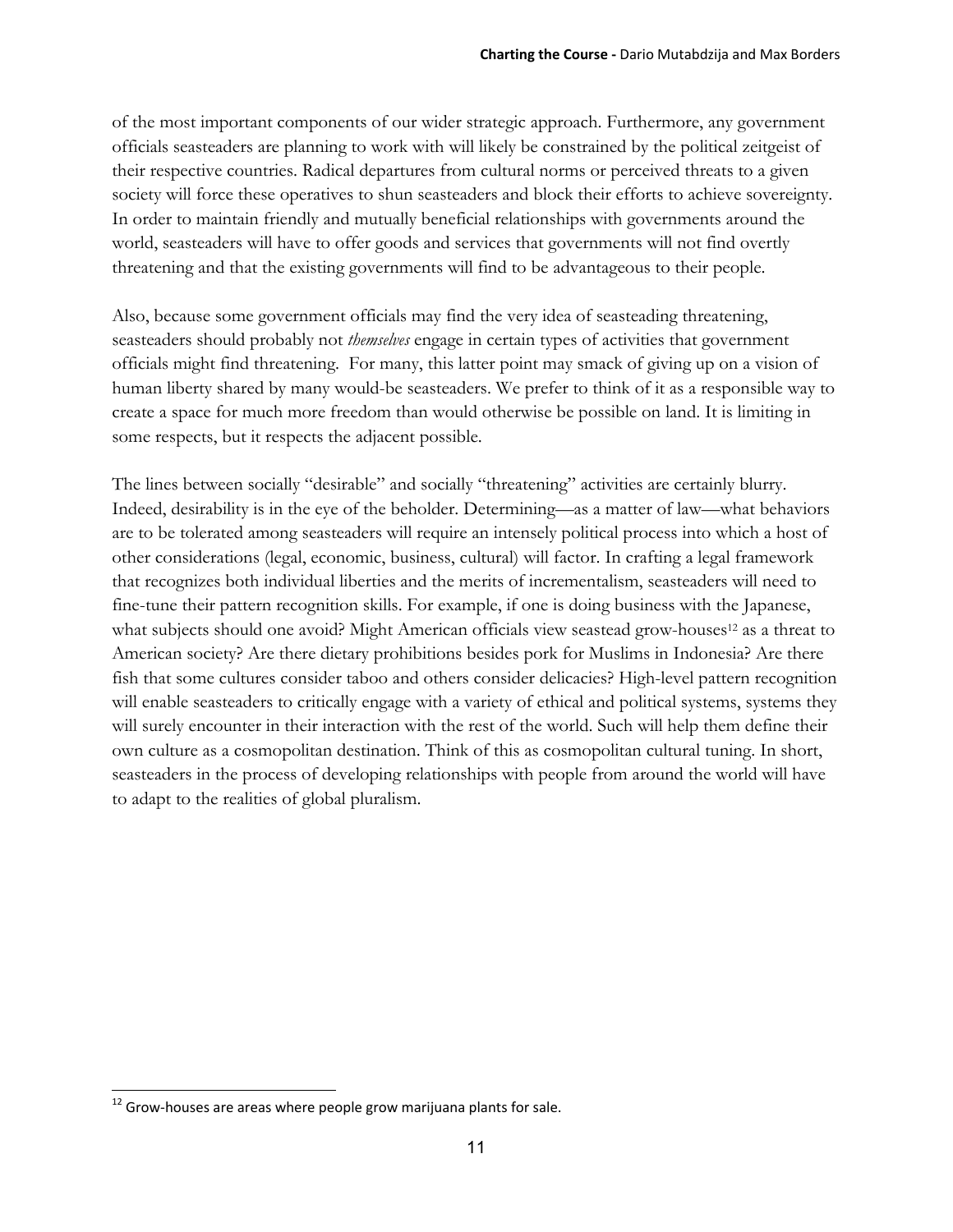# **III. Overview of the Frameworks Governing the World's Oceans**

In this section, we will explain the general nature, historical background and structure of international laws regulating the world's oceans. We will also provide an overview, of the sometimes maddeningly complicated codes (or lack thereof), that are currently governing the world's oceans. To do so, we will define and explain terms such as: territorial waters, contiguous zone, exclusive economic zones (EEZ) and high seas. Finally, we will address some of the most important political considerations for would-be seasteaders. Our overarching goal for this legal context section is to educate both a general audience and future seasteaders about the existing international regulatory frameworks. At the end we will provide a legal strategy that could solve some of the most formidable obstacles seasteaders face.

### **The Historical Background of the Law on the Sea**

International law, as it is currently structured, is a body of law whose creation was initiated, in general, by the European States in the last four hundred years or so after the emergence of independent, territorially-defined States. For most legal scholars the Treaty of Westphalia in 1648 marks the beginning of this process<sup>13</sup>.

The evolution of modern international legal frameworks has been a fairly slow and gradual process. Initially, the body of international law was informed by common reason, the so-called "law of nature," Biblical scripture, and Greek and Roman texts. This approach to legal scholarship was exemplified by the Dutchman Hugo Grotius (1583-1654) who is widely regarded as father of modern international law. Interestingly for seasteaders, Grotius wrote his great work "Freedom of the Seas, 14 " in order to justify the Dutch East India Company's claims to trade freely in the Far East. All property, he wrote, is grounded upon occupation. "Whatever cannot be seized or enclosed is not capable of being a subject of property...meaning that the vagrant waters of the ocean are necessarily free."15 What would Grotius have said had he seen a floating platform or seasteader's enclosure?

Over time, the influence of ancient prophets, Biblical authorities and Greek and Roman forms waned, notwithstanding Grotius's methodology. The actual practice of states became the primary basis for the developments in international law even though the core of Grotian thought remained. Practitioners using this more modern approach are sometimes referred to as the "positivist school."

<sup>&</sup>lt;sup>13</sup> Leo Gross, The Peace of Westphalia, 42 AM. J. INT'L L. 20, 20 (1948) (Arguing that the Peace of Westphalia is of critical historical importance since it was the first treaty to establish "something resembling a world order unity on the basis of states exercising untrammeled sovereignty over certain territories and subordinated to no earthly authority").

<sup>&</sup>lt;sup>14</sup> Originally titled "Mare Liberum" (1609).

<sup>&</sup>lt;sup>15</sup> Mónica Vieira, Mare Liberum vs. Mare Clausum: Grotius, Freitas, and Selden's Debate on Dominion over the Seas, 64 J. HIST. IDEAS 361 (2003).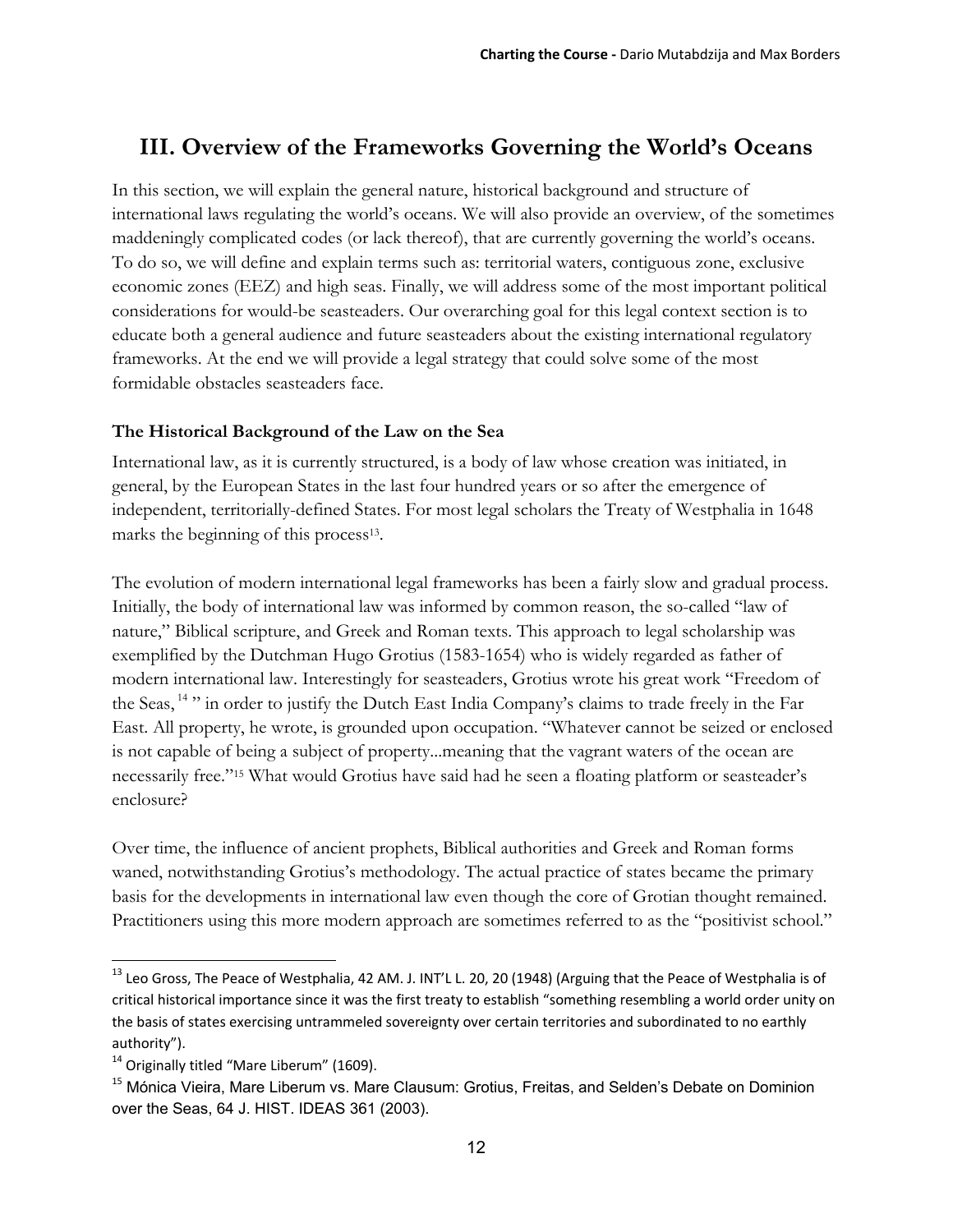This school emphasized the voluntary assumption of obligations by states, as evidenced by their practices. Examples of this approach can be found in the rules of both customary law (rules emerging over time through traditions and customs) and treaty law (agreements or concord among nations for the sake of peace and mutual benefit). Such bodies of law came to be viewed as being of significantly more immediate importance than the dictates of natural law.

One can see this positivist approach to international law reflected in the Article 38 of the Statute of the International Court of Justice (ICJ), which directs the Court to apply, in deciding international disputes brought before it:

- a) International conventions, whether general or particular, establishing rules expressly recognized by the contesting States;
- b) International custom, as evidence of general practice accepted as law<sup>16</sup>;
- c) The general principles of law recognized by civilized nations;
- d) Judicial decisions and the teachings of the most highly qualified publicists of the various nations, as subsidiary means for the determination of rules of law.

In the sequence above, the order matters. Directives "a" to "d" should be understood in a hierarchical manner, according to the Statute of the International Court of Justice. That is, the international conventions are the most important sources of international law. The teachings of the most "highly qualified publicists" are the least-influential sources. What is not fully specified, however, is the relative weight given to the above criteria in combination. For example, could "b" and "c" be combined to offer as much legal weight as "a"? However one answers such questions, there is clearly no mention of anything resembling natural law in the IJC criteria.

It is also important to mention that modern international law is in a state of a perpetual flux. The practice of individual States can and does change the nature of international legal frameworks. Indeed, the practice of States, principle "b," is probably the most important for seasteaders going forward. Seasteaders should fully exploit this criterion—while operating, as we have cautioned, with a view to the adjacent possible. It is mostly good news, then, that modern international law is marked by a high degree of uncertainty; it leaves seasteaders room to maneuver. Because state actors can be whimsical, international law is subject to wild gyrations meant to accommodate these actors (both in their whimsy and in their variety). Seasteaders will have to be able to take advantage of this

  $^{16}$  The Statute of the International Court of Justice (ICJ) defines international custom as "evidence of a general practice accepted as law." Statute of the International Court of Justice art. 38, June 26, 1945, 59 Stat. 1055. Custom includes the following constituent elements: consistency of the practice in the form of substantial uniformity, generality of the practice among states, and the conviction on the part of states that the rule embodied in the practice is binding, or opinio juris. See MALCOLM SHAW, INTERNATIONAL LAW 481 (2003). See also Military and Paramilitary Activities (Nicar. v. U.S.), 1986 I.C.J. 14 (June 27), in which the International Court of Justice held that rigorous conformity to the rule is no longer necessary for a rule of custom to attach, but rather that general compliance is sufficient.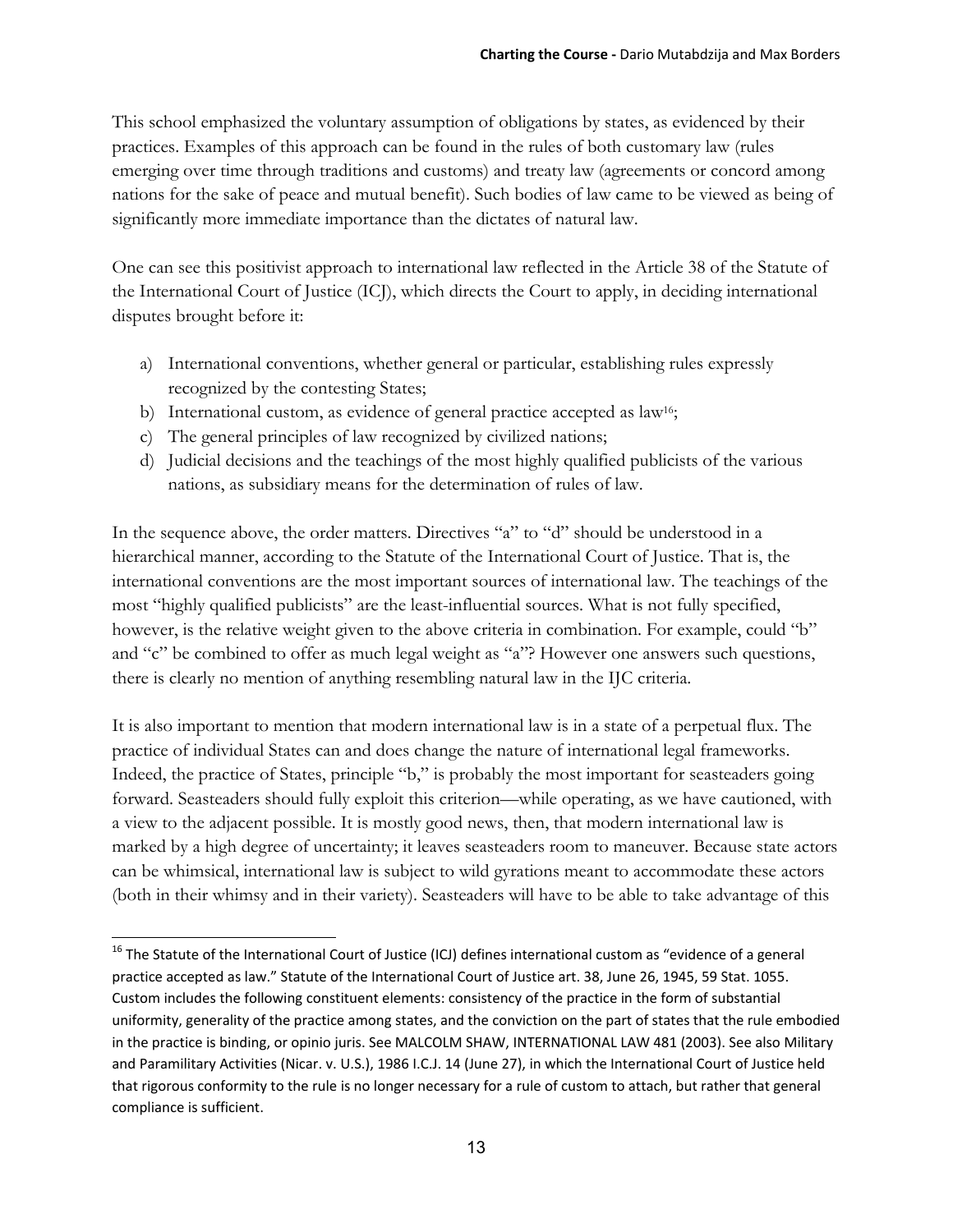principle and do whatever they can to guide this process. The final goal, after all, should be for the community of nations to embrace and support the efforts of the seasteading community.

### **Regulatory Frameworks Governing the Worlds' Oceans**

For most of the last 400 years, the world's seas had been subject to the Grotian freedom of the seas doctrine. Under this doctrine, countries had rights and jurisdiction over a narrow three-mile strip of the oceans surrounding their coastlines (using the ancient "cannon shot" approach which signified effective reach of Coastal States, that is, the reach of their military might). The remainder of the ocean was free to everyone and belonged to no single country. With the 20th century, however, came great leaps in technological progress and industrialization. Amid growing concerns over a race to exploit offshore resources—e.g., overuse of fish stocks or ocean pollution—countries began to extend their control over the seas so as to regulate 'the commons.'

In 1945, President Harry S. Truman unilaterally extended the US jurisdiction to include all natural resources on the United States' continental shelf. This signaled the unofficial end of the freedom of the seas doctrine, as many other countries followed the US's lead claiming more of the sea as their own. In 1946, Argentina claimed its shelf and sea above as its own. From 1947-1950, Chile, Peru and Ecuador claimed the rights to a 200-mile zone in hopes of limiting access to distant-water fishing fleets. After World War II, Egypt, Ethiopia, Saudi Arabia, Libya, Venezuela and some Eastern European countries, all extended their territorial waters from three to twelve miles. Soon after, Indonesia and the Philippines both asserted dominion over the waters between their various islands. In 1970, Canada, in order to protect Arctic water from pollution, granted itself the right to regulate navigation in an area extending 100-miles from its shores. In short, President Truman had set off a regulatory domino effect that extended nations' jurisdiction further into the water. The fact that the most powerful country unilaterally and dramatically changed the custom that was at least several hundreds of years old confirms the idea that the practice of states, especially the most powerful ones, is the most important determining factor with respect to international legal standards. In some sense, might still makes right. It certainly makes law.

As technological advances gave people access to resources on the ocean floor, and as fishing fleets gained the ability to fish at greater distances, at greater depths and in greater harvest volumes, seabed territorial claims became increasingly important. And as countries made competing claims to various areas of the sea, leaders agreed that treaty was required to prevent conflict and establish standards for control over these areas. It is important to emphasize that it was technological advancement, primarily, that allowed humankind to harvest ocean resources that had before been impossible to reach. This progress dramatically affected the legal cartography.

By 1967 the United Nations sought to establish "an effective international regime over the seabed and the ocean floor beyond a clearly defined national jurisdiction".17 By 1973, the United Nations

  $^{17}$  The United Nations Convention on the Law of the Sea [A historical perspective], 1998.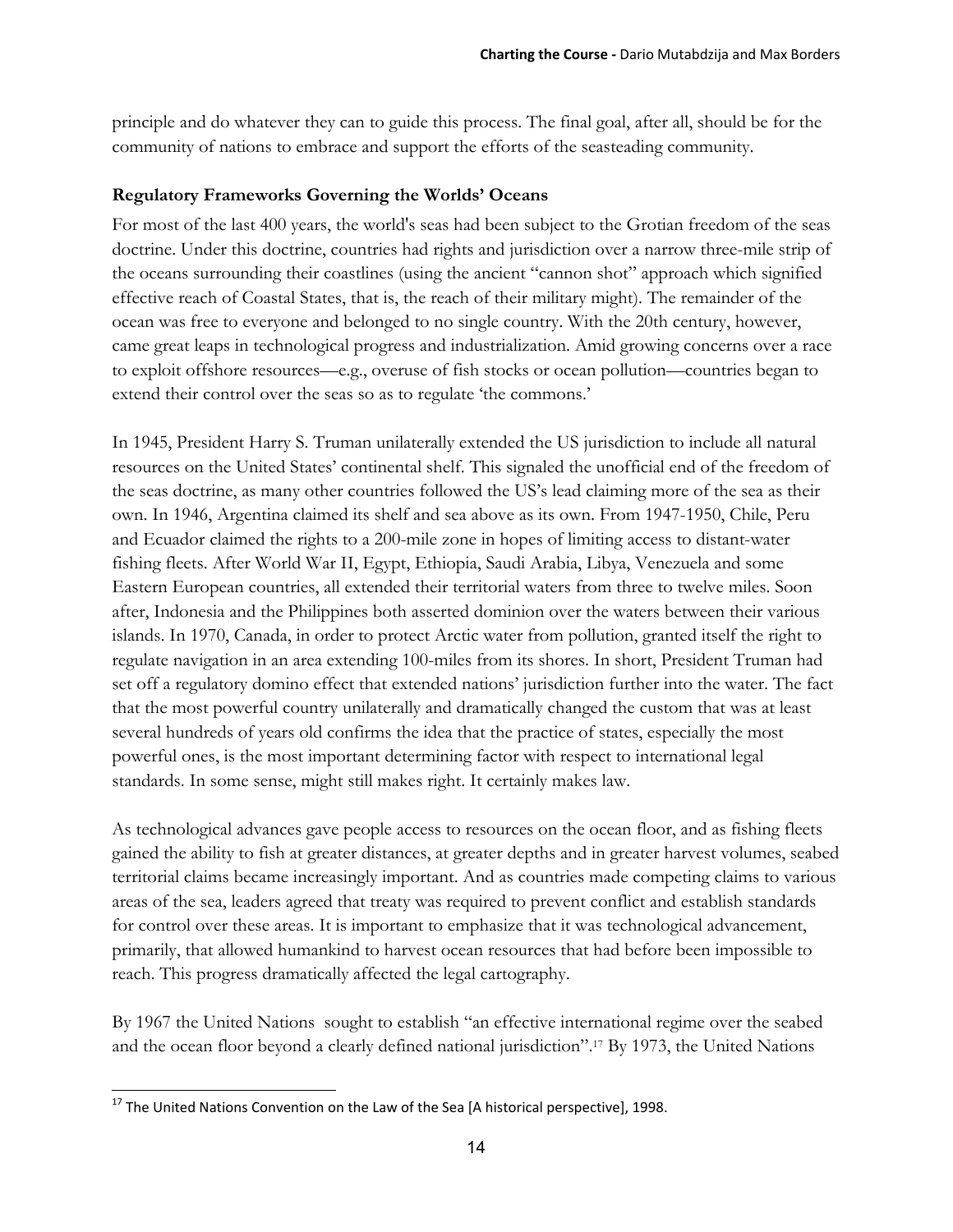convened the third United Nations Conference on the Law of the Sea in New York with the goal of writing "a comprehensive treaty for the oceans." After nine years of negotiation among 160 sovereign states—bargaining and trading national rights and obligations—the delegates adopted a constitution: the United Nations Convention on the Law of the Sea<sup>18</sup>. The Convention came into force in 1994 when sixtieth state signed the Convention; so far 160 states ratified it.19

The Convention was a huge undertaking, with the UN seeking to regulate all aspects of the resources of the sea and the uses of the ocean. All of the following issues were addressed within a single treaty:

- Navigational rights,
- Territorial sea limits,
- Economic jurisdiction,
- Legal status of resources on the seabed beyond the limits of national jurisdiction,
- Passage of ships through narrow straits,
- Conservation and management of living marine resources,
- Protection of the marine environment,
- A marine research regime, and
- A binding procedure for settlement of disputes between States.

The list goes on, but these had been the most important issues that the convention countries had to negotiate.

Due to the rapid acceptance of the UNCLOS by the international community, nearly all countries have taken steps to bring their territorial claims to the ocean to be in accordance with the rules that could be found in the Law of the Sea Treaty (sometimes also called LOST).

One of the first issues that needed to be resolved was setting limits for territorial waters. Countries arrived at the conference claiming anywhere from 3 to 200 miles off their coast as territorial waters. States with smaller navies were in favor of large territorial seas to protect their coastal waters. States with powerful navies were in favor of small territorial seas to protect their fleets' freedom of movement. Eventually all settled upon a limit of twelve miles for territorial seas with a contingency that a country may police another twelve miles beyond their territorial waters. The Convention also

 <sup>18</sup> UNCLOS http://www.un.org/Depts/los/convention\_agreements/texts/unclos/closindx.htm

<sup>19</sup> Ratification defines the international act whereby a **state** indicates its consent to be bound to a treaty if the parties intended to show their consent by such an act. In the case of bilateral treaties, ratification is usually accomplished by exchanging the requisite instruments, while in the case of multilateral treaties the usual procedure is for the depository to collect the ratifications of all states, keeping all parties informed of the situation. The institution of ratification grants states the necessary time-frame to seek the required approval for the treaty on the domestic level and to enact the necessary legislation to give domestic effect to that treaty.[Arts.2 (1) (b), 14 (1) and 16, Vienna Convention on the Law of Treaties 1969]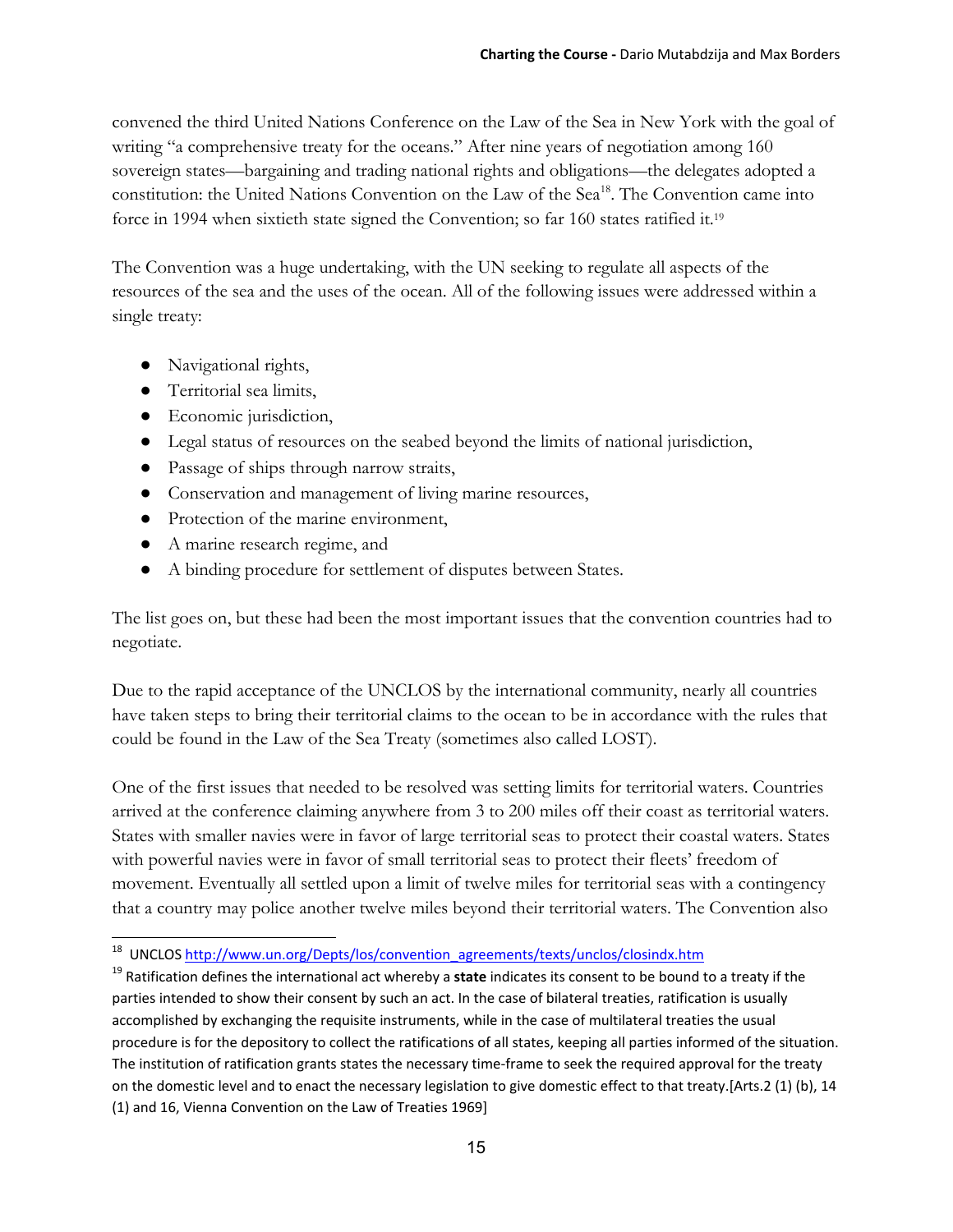retains the right of "innocent passage" for naval and merchant ships. This innocent passage provision allows ships the ability to pass through territorial waters unhindered, so long as their passage does not threaten a coastal country's security or violate its laws.

Thus, layers of sovereign authority exist beyond the shores of signatory states. These layers are balanced with the needs of others in the international community. Indeed, one of the most revolutionary ideas to come out of the Convention was the creation of Exclusive Economic Zones (EEZ); a brainchild of President Truman's State Department that essentially extended a state's control far into the sea. Under the Convention's rules, coastal states are given the rights to "exploit, develop, manage and conserve all resources...to be found in the waters, on the ocean floor and in the subsoil of an area extending 200 miles from its shore." With coastal states having essentially an additional 200 miles of territory beyond their shorelines, there was an immediate incentive for these states to claim offshore islands, atolls, or islets. Even uninhabitable rocks allow for the extension of the EEZ. The Convention also resolved the issue of continental shelf exploitation, by establishing that seabed and subsoil exploitation could only be carried out as far as the EEZ extended. Countries with continental shelves can petition the Commission on the Limits of the Continental Shelf (CLCS) to gain the rights to exploit their shelf beyond the limit of their EEZ up to 350 nautical miles from their coastlines.



The current and widely accepted legal framework<sup>20</sup> governing the world's oceans looks like this:

 $20$  This framework is not without major exception, which to be discussed in Section Three.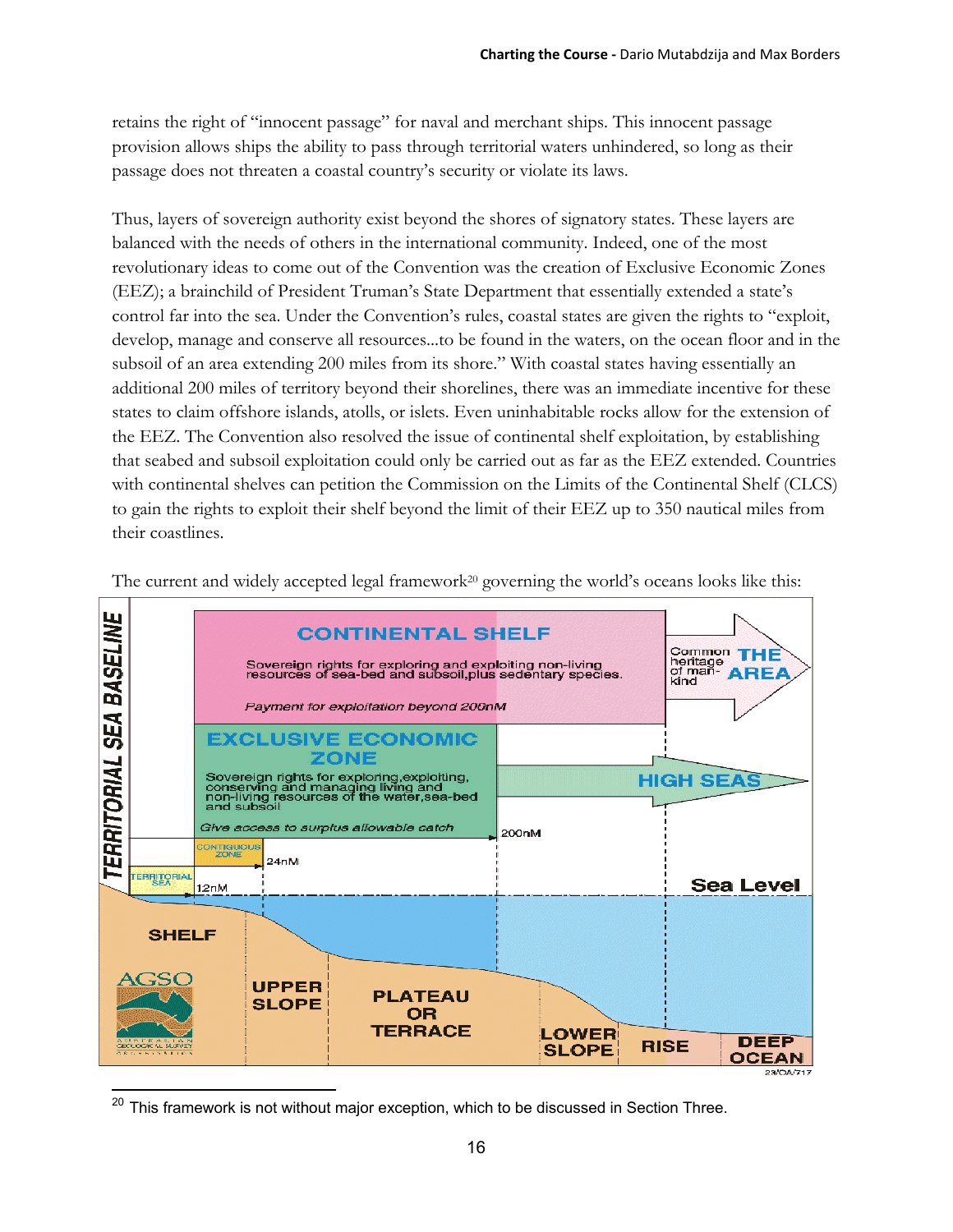# **Territorial Waters**

Territorial waters, or a territorial sea, as defined by the 1982 United Nations Convention on the Law of the Sea, is a belt of coastal waters extending at most 12 nautical miles (22 km; 14 mi) from the baseline (usually the mean low-water mark) of a coastal state. The territorial sea is regarded as the sovereign territory of the state, although foreign ships (both military and civilian) are allowed innocent passage through it; this sovereignty also extends to the airspace over and seabed below.

Because the territorial waters are essentially an extension of the sovereign territory of the coastal state, this belt of coastal waters is probably the least desirable "sea-surface real estate" for seasteaders.

#### **Contiguous Zone**

The contiguous zone is a band of water extending from the outer edge of the territorial sea to up to 24 nautical miles (44 km; 28 mi) from the baseline, within which a state can exert limited control for the purpose of preventing or punishing "infringement of its customs, fiscal, immigration or sanitary laws and regulations within its territory or territorial sea". This will typically be 12 nautical miles (22 km; 14 mi) wide, but could be more (if a state has chosen to claim a territorial sea of less than 12 nautical miles), or less, if it would otherwise overlap another state's contiguous zone. This concept of "contiguous zone" as being an intermediate step between the territorial waters and EEZ is a fairly new idea that was formalized in the UNCLOS; the United States, for example, claimed a contiguous zone in 1999.

Although theoretically speaking the coastal state has less of a jurisdictional control over this particular band of water, effectively and in practice, the contiguous zone is almost as undesirable as the territorial waters as far as seasteaders are concerned.

It is safe to say that the band of water extending from the baseline and up to the outer edge of 24 nautical miles is more or less fully governed and controlled by the coastal states. As such, it is not really a seasteading-friendly area. The only exception to this general rule would be if the coastal state was willing to enter into some sort of agreement with seasteaders (or private entities governed by seasteaders) that would allow the seasteaders to position their ships or platforms in these waters. This would be much like a Special Economic Zone, except that the seasteaders would have the ability to physically exit by moving their seasteads to another country's waters.

#### **Exclusive Economic Zone**

An exclusive economic zone (EEZ) extends from the outer limit of the territorial sea to a maximum of 200 nautical miles (370.4 km) from the territorial sea baseline, thus it includes the contiguous zone. A coastal nation has control of all economic resources within its EEZ, including fishing, mining and oil exploration. A coastal nation cannot prohibit a vessel's passage—or its loitering above, on, or under the surface of the sea—as long as that vessel is in compliance with the laws and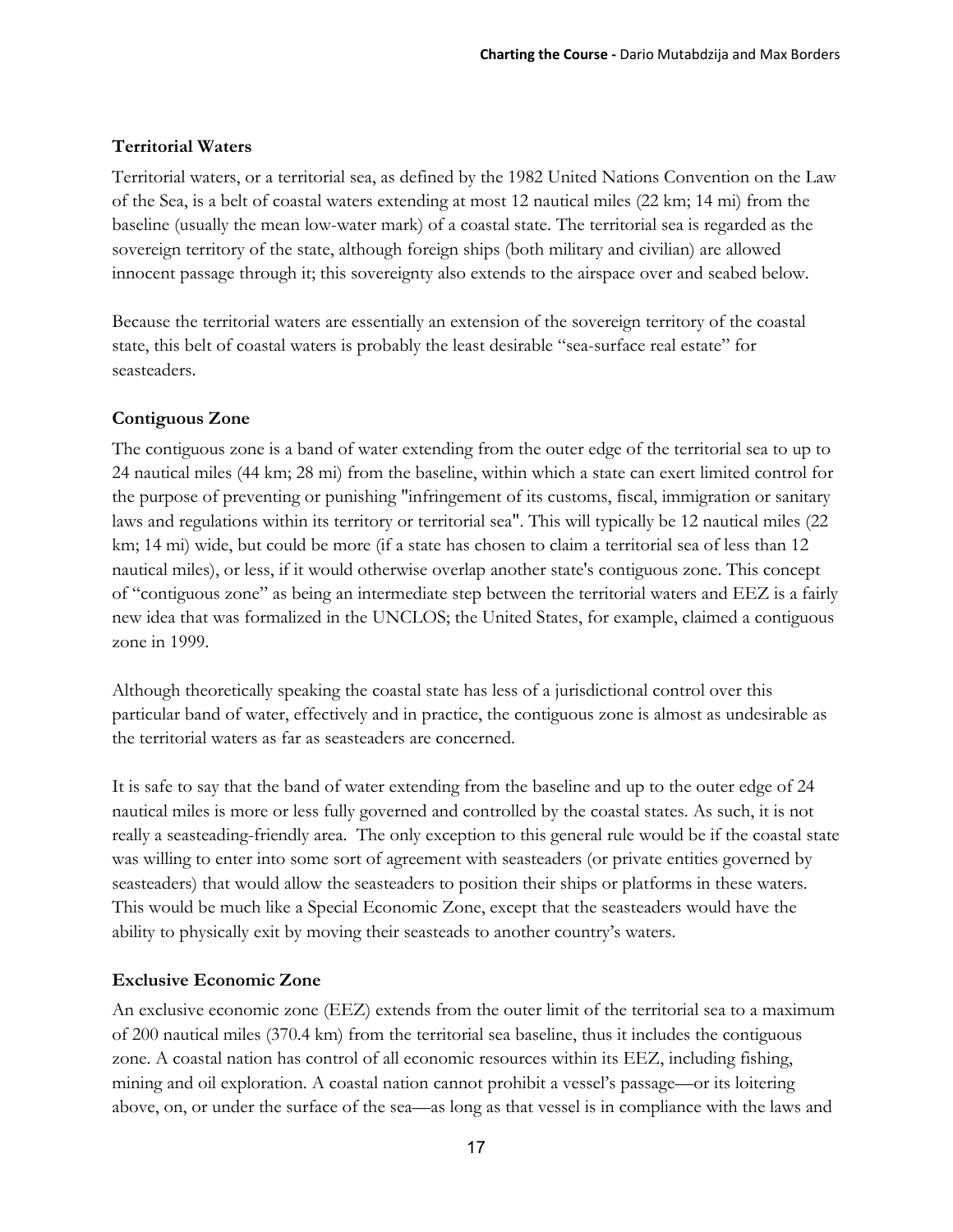regulations adopted by the coastal State in accordance with the provisions of the UN Convention. The aforementioned rules apply to the portion of coastal State's EEZ beyond its territorial sea. Before 1982, coastal nations arbitrarily extended their territorial waters in an effort to control activities now regulated by the EEZ (such as offshore oil exploration or fishing rights). Indeed, the exclusive economic zone is still popularly, though erroneously, referred to as a coastal nation's "territorial waters."

This right of coastal states to harvest natural resources in the EEZ is not absolute. The UNCLOS grants geographically disadvantaged states the right to harvest EEZ resources of other states. Other states are also entitled to the surplus of the allowable catch in cases where the coastal state does not have the capacity to harvest the *entire* allowable catch. Note, however, that geographically disadvantaged and other states only have access to *surplus* EEZ resources. And the coastal state is not obliged to accept any dispute settlement measure relating to its "discretionary powers for determining the allowable catch, its harvesting capacity and the allocation of surpluses to other states." Practically speaking, therefore, the coastal state effectively has full control of EEZ resources. Despite the fact that the coastal state controls the harvesting and management of natural resources, the EEZ regime does provide for other states to use this region for certain types of activities, such as navigation. That is, the legal right to exclusive usage by the coastal states is not necessarily spatially determined, but rather determined by a type of activity.

The following is the full versions of Article 5621 (Emphasis ours):

#### **Article 56: Rights, Jurisdiction and Duties of the Coastal State in the Exclusive Economic Zone**

- 1. In the exclusive economic zone, the coastal State has:
	- (a) sovereign rights for the purpose of exploring and exploiting, conserving and managing the natural resources, whether living or non‐living, of the waters superjacent to the seabed and of the seabed and its subsoil, and with regard to other activities for the economic exploitation and exploration of the zone, such as the production of energy from the water, currents and winds;
	- (b) jurisdiction as provided for in the relevant provisions of this Convention with regard to:
		- *(i) the establishment and use of artificial islands, installations and structures;*
		- (ii) marine scientific research;

- (iii) the protection and preservation of the marine environment;
- (c) other rights and duties provided for in this Convention.
- 2. In exercising its rights and performing its duties under this Convention in the exclusive economic zone, the coastal State shall have due regard to the rights and duties of other States and shall act in a manner compatible with the provisions of this Convention.
- 3. The rights set out in this article with respect to the seabed and subsoil shall be exercised in accordance with Part VI.

<sup>&</sup>lt;sup>21</sup> Article 56 http://www.un.org/Depts/los/convention\_agreements/texts/unclos/part5.htm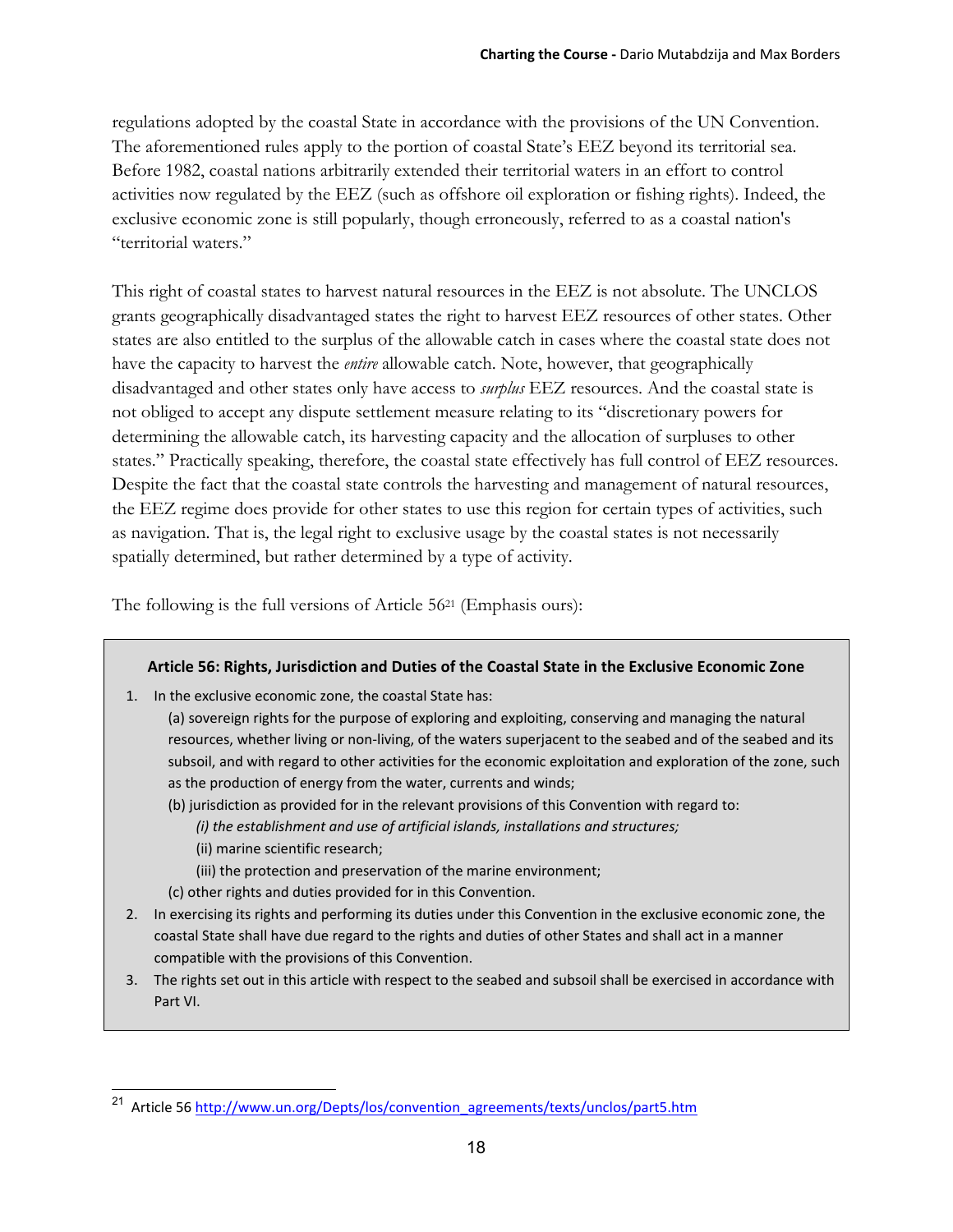Article 56 of the Convention links sovereign rights to the economic development of the coastal state. There is thus a definite economic basis to a coastal state's rights in the region—one oriented toward resources.

What does this mean for seasteaders? As we mentioned, the focal point of coastal state's exclusive rights in the EEZ is natural resources. Other states, generally speaking, have a right to navigate these waters and to loiter on the surface. Therefore one could imagine an opening for seasteaders in which the ships or freely-floating (non-attached) platforms could be located within the EEZ as long as: seasteaders are not engaged in any type of resource extraction (living and non-living); are not getting their energy from waves, wind or solar sources;22 and they are not polluting the environment. Seasteading ventures based in the knowledge or services economies, for example, might be welcome in these zones. However, note that an attached platform (artificial island, installation, or structure) would be regulated by the coastal state within the EEZ, so such structures must either be located outside the EEZ, or have special dispensation from the coastal state.

### **High Seas**

Oceans, seas, and waters outside of national jurisdiction are also referred to as the "high seas" or, in Latin, *mare liberum* (meaning *free seas*). A large segment of the community of nations holds that the High Seas are governed by the concept of Common Heritage of Mankind (also termed the common heritage of humanity, common heritage of humankind or common heritage principle). The Common Heritage of Mankind is a principle of international law, which holds that defined territorial areas and elements of humanity's purported common heritage (cultural and natural) should be held in trust for future generations and be protected by international bodies from exploitation by individual nation states or corporations. We should mention that some of the most powerful countries, e.g., the United States, have not accepted the Common Heritage of Mankind doctrine.

Due to its great importance to seasteading, we believe that it is useful to include the relevant passage from the High Seas section of the UNCLOS (Emphasis ours)<sup>23</sup>.

<sup>&</sup>lt;sup>22</sup> In this zone any type of energy production that is related to natural resources in the area, for example: waves, wind, oil, gas or even solar energy, is under the jurisdiction of the coastal state

<sup>&</sup>lt;sup>23</sup> http://www.un.org/Depts/los/convention\_agreements/texts/unclos/part7.htm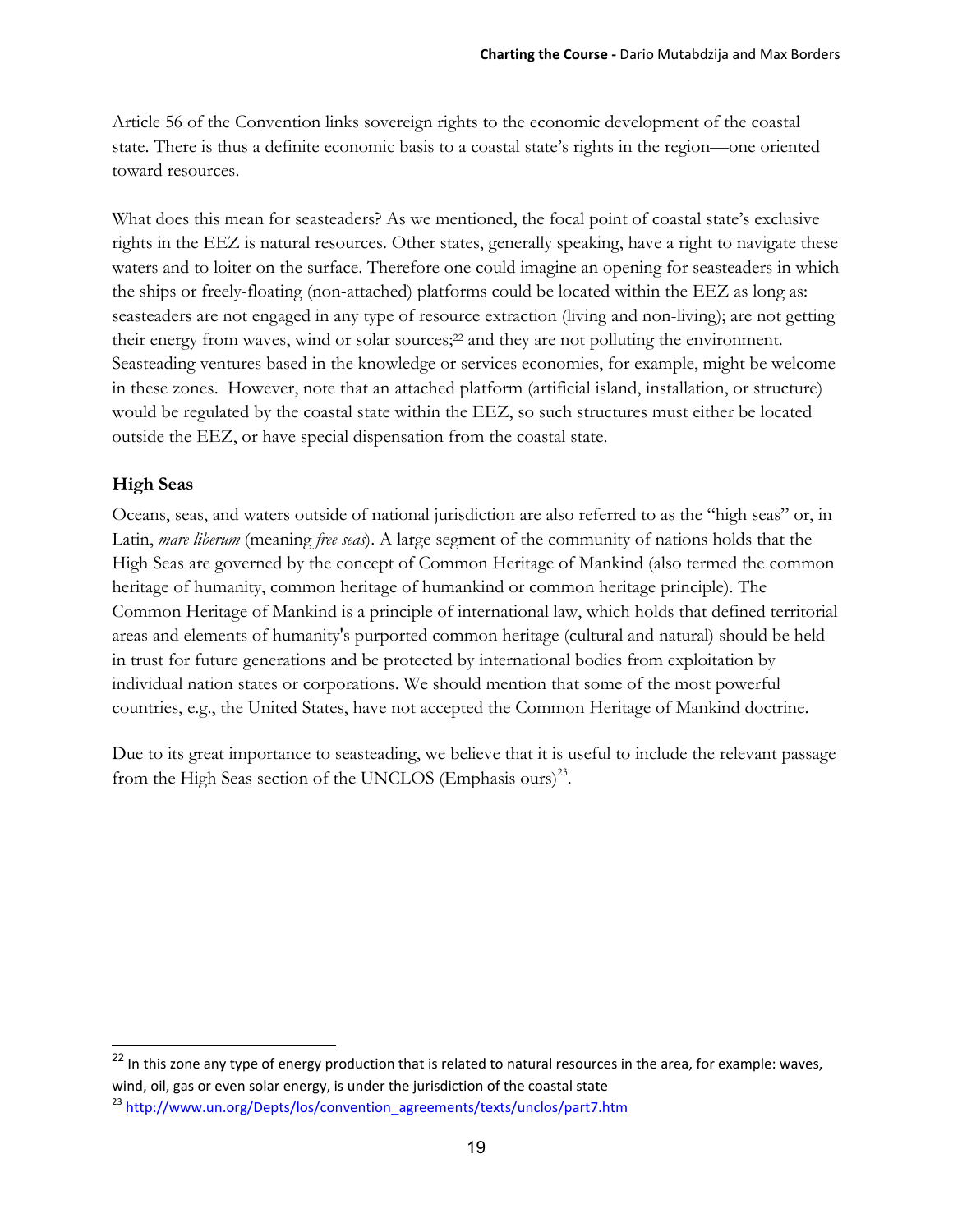#### **HIGH SEAS SECTION 1. GENERAL PROVISIONS**

#### **Article 86: Application of the Provisions of this Part**

The provisions of this Part apply to all parts of the sea that are not included in the exclusive economic zone, in the territorial sea or in the internal waters of a State, or in the archipelagic waters of an archipelagic State. This article does not entail any abridgement of the freedoms enjoyed by all States in the exclusive economic zone in accordance with article 58.

#### **Article 87: Freedom of the High Seas**

- 1. The high seas are open to all States, whether coastal or land‐locked. Freedom of the high seas is exercised under the conditions laid down by this Convention and by other rules of international law. It comprises, *inter alia*, both for coastal and land‐locked States:
	- (a) freedom of navigation;
	- (b) freedom of overflight;
	- (c) freedom to lay submarine cables and pipelines, subject to Part VI;

(d) freedom to construct artificial islands and other installations permitted under international law, subject to Part VI;

(e) freedom of fishing, subject to the conditions laid down in section 2;

- (f) freedom of scientific research, subject to Parts VI and XIII.
- 2. These freedoms shall be exercised by all States with due regard for the interests of other States in their exercise of the freedom of the high seas, and also with due regard for the rights under this Convention with respect to activities in the Area.

#### **Article 88: Reservation of the High Seas for Peaceful Purposes**

The high seas shall be reserved for peaceful purposes.

#### **Article89: Invalidity of Claims of Sovereignty over the High Seas**

*No State may validly purport to subject any part of the high seas to its sovereignty.*

#### **Article 90: Right of Navigation**

Every State, whether coastal or land‐locked, has the right to sail ships flying its flag on the high seas.

#### **A Red Flag For Seasteaders**

The Common Heritage of Mankind concept, specifically in conjunction with the above mentioned Article 89 of the UNCLOS, could be one of the most formidable obstacles seasteaders face while creating permanent societies at sea (at least societies that are outside the auspices of established governments). Although by no means universally accepted, the following are some of the most salient features of this legal concept: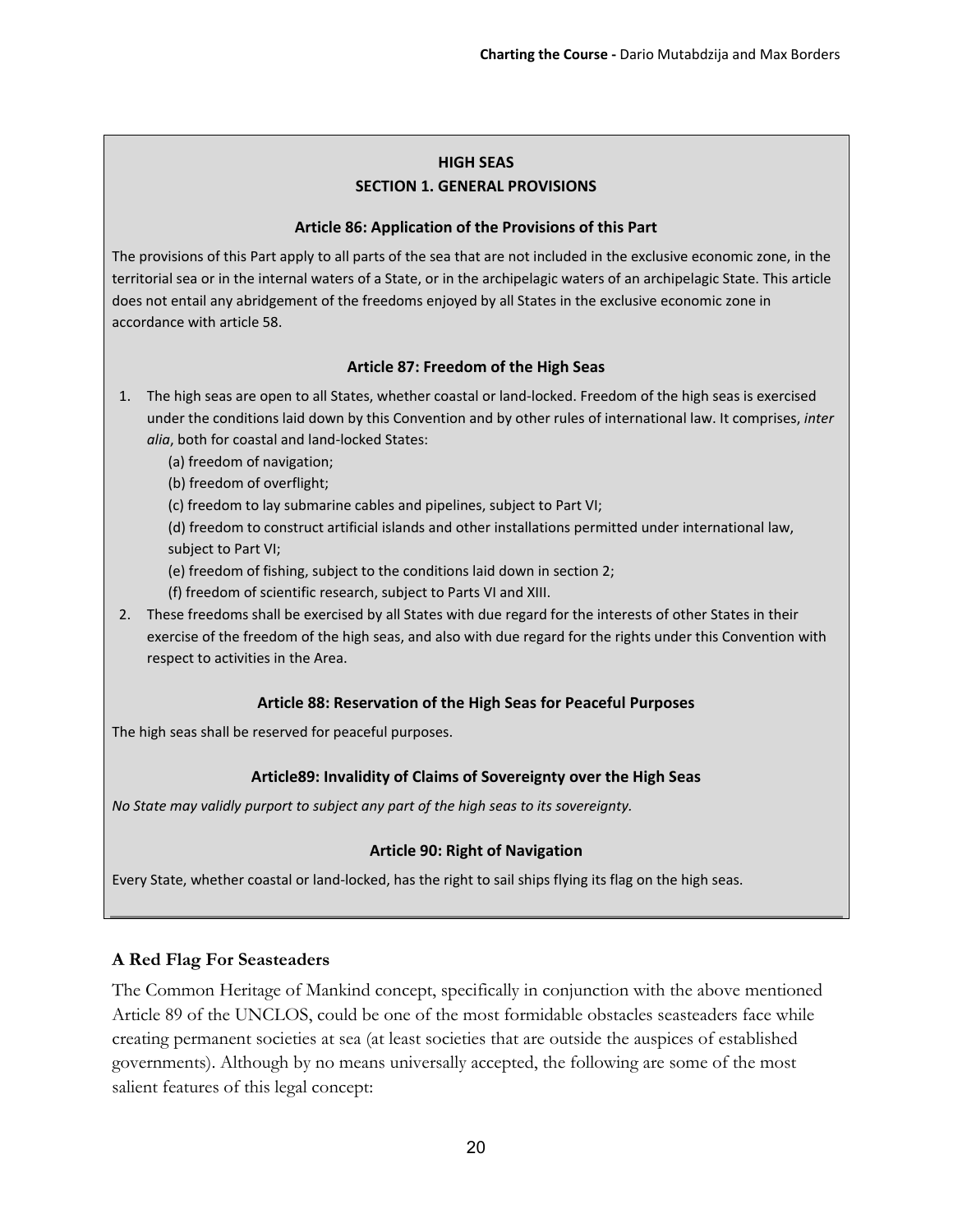- 1. There can be no private or public appropriation; no one legally owns Common Heritage spaces.24
- 2. Representatives from all nations must manage resources contained in such an area on behalf of all, because a commons is considered to belong to everyone (and thus no one). Such a rule necessitates a special global agency to coordinate shared management among states.25
- 3. All nations must actively share with each other the benefits acquired from exploitation of the resources from the Commons Heritage region, thus requiring certain restraints on the profitmaking activities of private entities; and linking the concept to that of a global public good.26
- 4. There can be no weaponry, nor military installations, established in territorial commons areas.27
- 5. The commons should be preserved for the benefit of future generations.28

Let us reflect further on this Common Heritage of Mankind doctrine in the fourth section of our paper.

<sup>&</sup>lt;sup>24</sup> Jennifer Frakes, The Common Heritage of Mankind Principle and the Deep Seabed, Outer Space and Antarctica: Will Developed and Developing Nations Reach a Compromise?, 21 WIS. INT'L L.J. 409, 411 (2003).

<sup>25</sup> *Id*. at 412.

<sup>26</sup> *Id*. at 412.

<sup>27</sup> *Id*. at 412.

<sup>28</sup> *Id.* at 413.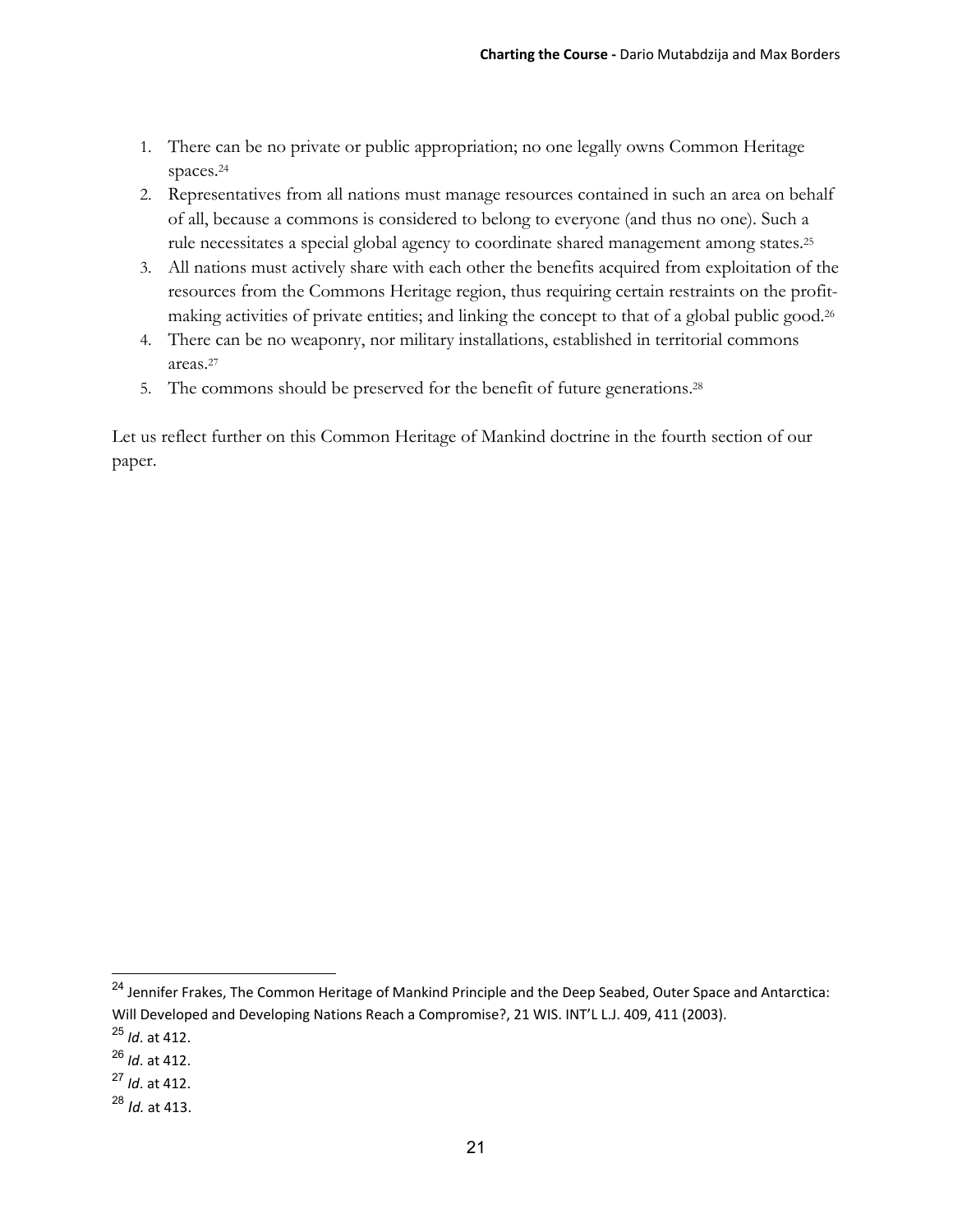# **IV. Managing the Global Commons**

One of the most heavily cited academic papers of the modern era is Garrett Hardin's "The Tragedy of the Commons."29 And for good reason: Harden introduced an important idea—one that economists have continued to unpack and one that arguably established a research agenda that lead political scientist Elinor Ostrom to win a Nobel Prize. The idea is pretty simple: Common pool resources are susceptible to over-exploitation. In Hardin's example, there are cows in a common pasture. It is in each herder's interest to put the next cow(s) he acquires onto the common, even if overgrazing degrades the pasture. The herder receives all of the benefits from an additional cow, while the damage to the commons is borne by the entire group of herders. If all the herders make this individually rational economic decision, the pasture may be destroyed for everyone. And yet no one has an individual incentive to limit his cow's consumption, because his neighbor's cow will be waiting to consume the resources he forgoes.

We have seen these commons problems in a bewildering array of contexts, from African elephants becoming depleted due to ivory poachers to Amazon rain forests in which everyone rushes to exploit mahogany. Where there are no institutions in place to protect the common-pool resource, tragedies of the commons are likely to follow. This is no different in the ocean, where overfishing and pollution are serious problems.

The natural human reaction to tragedies of the commons is to propose some form of commandand-control management of the resource pool. With command and control, a central authority introduces some form of regulatory structure, which can go from an outright ban on the use of the resource to limitations on how much may be harvested. Harvesters must seek permission from this central authority to extract the resource. The troubles with bureaucratic management of resources are manifold. Let us touch on a few rather severe problems with a top-down approach:

● *Black Markets*: An unwanted, but nearly inevitable, byproduct of command-and-control resource management is a black market. Black markets are created when the profits of illegitimate resource exploitation are high enough to impel exploiters to take risks of violating the bureaucracy's regulations. In situations where demand for the resource is high and supply is relatively low, black markets are likely to appear. In the case of poaching, for example, bans often make the good scarcer and create a perverse incentive to poach more, resulting in a vicious cycle. Thus, tragedies of the commons arise under command and control management, despite the regime.30

<sup>&</sup>lt;sup>29</sup> Hardin, Garrett, "The Tragedy of the Commons", Science, Vol. 162, No. 3859 (December 13, 1968), pp. 1243-1248.

<sup>&</sup>lt;sup>30</sup> History is rife with examples of this: from the severe environmental problems created in the Soviet Union, to difficulties by central authorities to control profitable black markets. See, for example,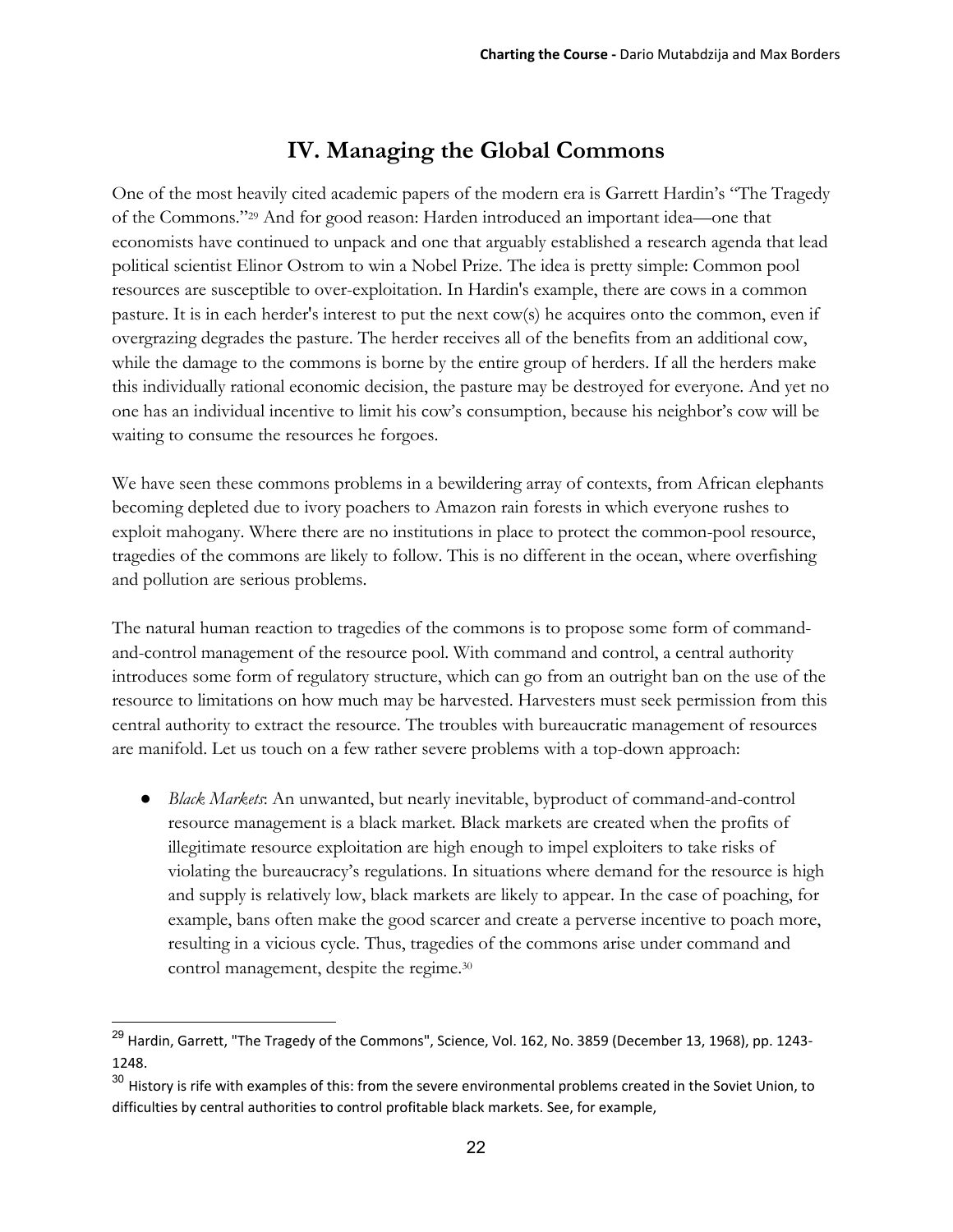- *Corruption:* Access to resources of the managed pool can be gained through any number of means: some legitimate and some corrupt. But when a central authority is in the position to pick winners and losers—i.e., to select who will gain access to the resource—the temptations of corruption will often be too great. Political allocation of resources has, throughout human history, rarely been carried out without venality, as those who control the resources and those who exploit them have every incentive to create unholy alliances. These alliances terminate in a kind of exchange: monopoly rents in exchange for continued political power. In more extreme cases, state monopolies simply horde resources and restrict their flow. Such control provides ready handouts for maintaining power to leverage against opposition groups.
- *Misallocation*: When either or both of the above problems arise, resources cannot flow to their highest valued uses. Of course, from the perspective of those engaged in command and control resource management, this is the idea. Nevertheless, we should at least acknowledge that certain market efficiencies are lost under top-down resource management, and resources become misallocated to the extent they are allocated at all.

Unfortunately, we see no reason that these same problems won't arise under some Common Heritage of Mankind-type doctrine. If we accept some harvesting and allocation as a given—and we have very clear reasons to do so—then we need only compare the relative benefits and detriments of systems of resource management. Indeed, we believe alternative, bottom-up sets of institutions can go a lot further if the goal is balance among use, stewardship and husbanding of resources.

Thankfully, there are a powerful set of tried and true precedents governing the use and harvesting of resources. Indeed, the very term "seasteading" derives from it. Consider homesteading. Under a homesteading doctrine, we have a mechanism through which formerly unowned resources can come to be privately owned. While it may seem highly counter-intuitive, private ownership of resources introduce strong incentives for good resource stewardship. Before returning to discussion of UNCLOS, let us briefly touch on the idea of homesteading and the power of private property in husbanding resources.

The settling of the American West is instructive. While no one had then fully articulated the tragedy of the commons, people were already devising quasi-legal institutions both to deal with commons problems and to ensure the stability of future returns for investments in labor. We say 'quasi-legal' because some of these systems were informal rules at first, but western settlers contrived and observed them nevertheless. Many came later to be codified. As Terry Anderson writes in "The Not So Wild, Wild West*",* 

http://www.amazon.com/Ecocide-USSR-Health-Nature-Under/dp/0465017819 and http://www.rhinoeconomics.com/overview/ respectively.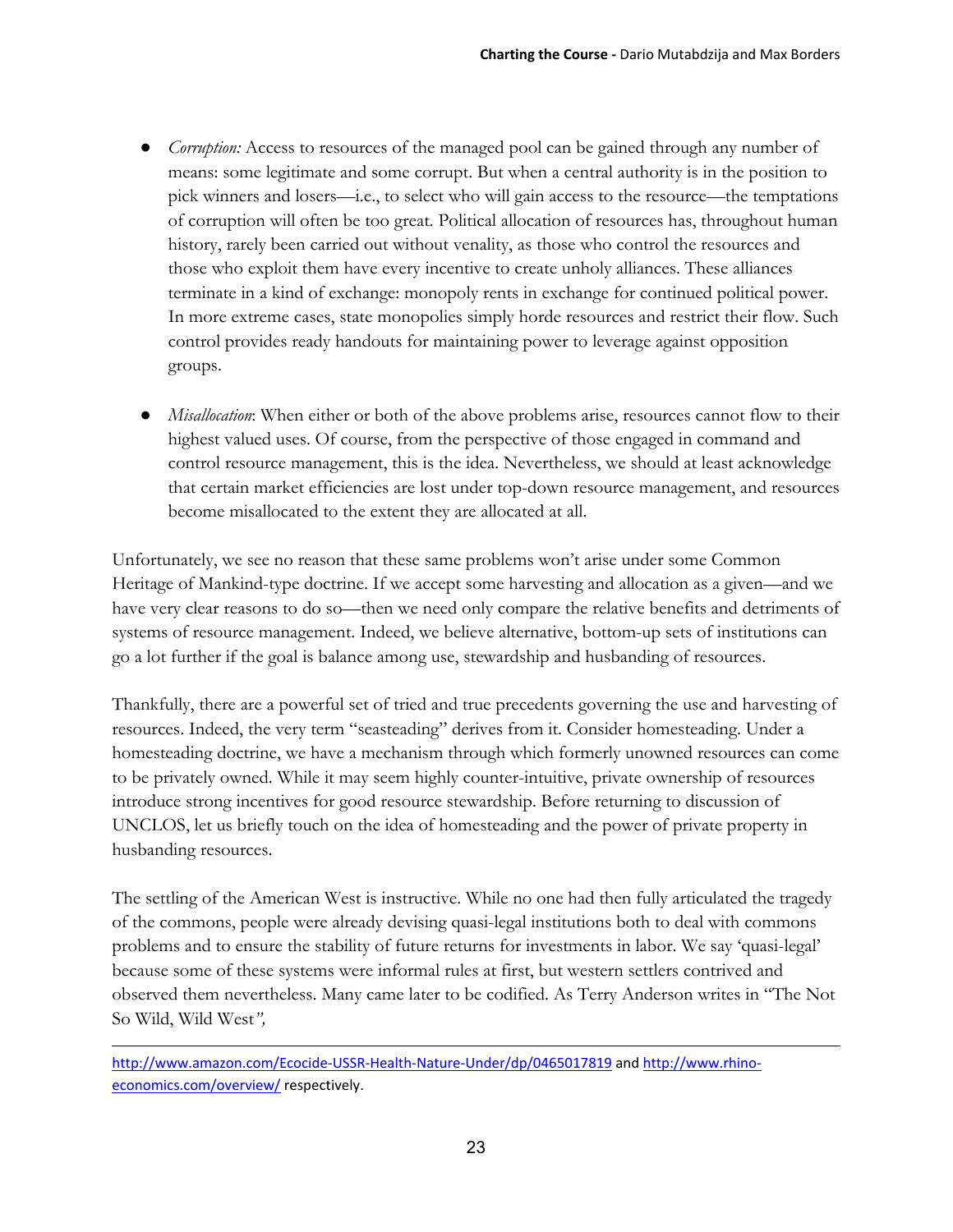For the pioneer settlers, who often moved into the public domain before it was surveyed or opened for sale by the federal government, definition and enforcement of property rights in the land they claimed was always a problem.

These marginal or frontier settlers (squatters as they were called) were beyond the pale of constitutional government. No statute of Congress protected them in their rights to the claims they had chosen and the improvements they had made. In law they were trespassers; in fact they were honest farmers.

The result was the formation of "extralegal" organizations for protection and justice. These land clubs or claims associations, as the extralegal associations came to be known, were found throughout the Middle West, with the Iowa variety receiving the most attention. Benjamin F. Shambaugh suggests that we view these clubs "as an illustrative type of frontier extra-legal, extra-constitutional political organization in which are reflected certain principles of American life and character."[22] To Frederick Jackson Turner these squatters' associations provided an excellent example of the "power of the newly arrived pioneers to join together for a common end without the intervention of governmental institutions."31

Subsequent to the formation of these extra-legal clubs, the law began to incorporate and codify the settlers' informal institutional arrangements.

Indeed, the settling of the American West reflects much of the kind of bottom-up law that characterizes the Anglospheric legal tradition. In this tradition, there is strong deference to the patterns of rules that emerge through human interaction. This has come to be known as "emergent law." Modern U.S. property law thus originated in the standards and practices of real settlers eager to head off conflicts. But this phenomenon is not novel among American settlers. As we suggest above, it extended back centuries.

Bruce Benson in his book *The Enterprise of Law* writes*:*

 $\overline{a}$ 

Although Anglo-Saxon customary law was giving way to authoritarian law, the development of medieval commercial law, *lex mercatoria,* or the "Law Merchant," effectively shatters the myth that government must define and enforce "the rules of the game."32

Peter Leeson and Daniel J. Smith arrives at similar conclusions in an article titled "The Law Merchant and International Trade":

Medieval international merchants used the lex mercatoria's private system of international commercial governance instead of government for several reasons. First, they desired speedy dispute resolution. Disrupting business to resolve contractual disagreements was costly. The Law Merchant minimized costs by eschewing the formality of State court proceedings. Merchant courts' flexible rules of evidence, "[o]ral proceedings, informal

<sup>&</sup>lt;sup>31</sup> Anderson, Terry. "The Not So Wild, Wild West" Mises Daily. February 2010. http://mises.org/daily/4108. (Originally published in the Journal of Libertarian Studies, 1979.)

<sup>&</sup>lt;sup>32</sup> Benson, Bruce L. The Enterprise of Law: Justice Without the State, San Francisco: Pacific Research Institute for Public Policy, 1990.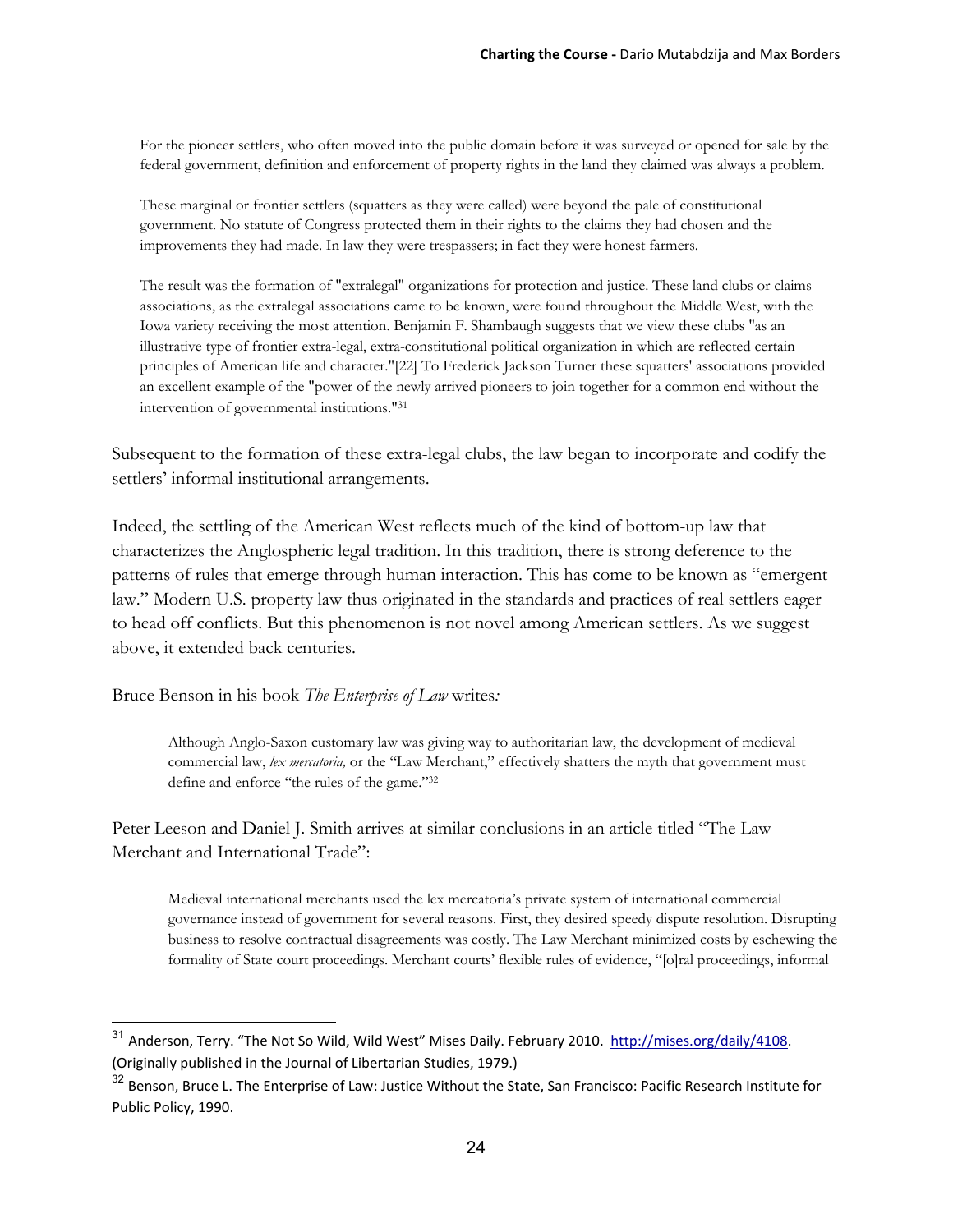testimony of witnesses and unwritten judicial decision-making" hastened the judicial process for time-pressed international traders, according to Leon Trakman's The Law Merchant: The Evolution of Commercial Law.33

Where there is any vacuum in legal rules on the sea, we believe that local forms of *lex mercatoria* are likely to emerge among seasteaders with deep interest in reducing transaction costs. Many of these private legal institutions already exist.

The most frequently used private legal institutions are related to international arbitration proceedings. In fact international arbitration is a leading method for resolving disputes arising from international commercial agreements and other international relationships. As with arbitration generally, international arbitration is a creature of contract. That is, the parties' decide to submit disputes to binding resolution by one or more arbitrators selected by, or on behalf of, the parties. Such involves applying adjudicatory procedures, usually via a provision for the arbitration of future disputes in the parties' contract. The practice of international arbitration has developed so as to allow parties from different legal and cultural backgrounds to resolve their disputes without the formalities and warts of their respective legal systems.

Conflict resolution is one thing. But what about resource management? Fully private, or at least highly localized, common property institutions are the most effective rules that have yet been devised for ensuring responsible, efficient and sustainable stewardship of resources. Consider Anderson and Hill again from a paper on the not-so-wild West theme:

Today many scholars who deal with natural resource and environmental issues understand the necessity of property rights. Yet many still do not recognize the importance of "on the ground" activity for effective rights development. Fortunately, not all scholars fall into the trap of believing that property rights must be imposed from above. The recent Nobel Laureate, Elinor Ostrom, has explored numerous situations where one would not expect effective property rights arrangements to exist. She has studied irrigation systems, common property forests, and fisheries. In all of these cases, she finds that when effective power resides with those involved in actual resource management, there are strong incentives to find institutional arrangements that solve coordination problems.34

Seasteaders solving coordination problems could mark the genesis of new ocean law that arrests problems of overfishing and pollution. Private property rights, quasi-property rights in tradable quotas and other forms of common-pool resource management are most likely to evolve locally.

Seasteading is not likely to reach its full potential if the international community embraces and enforces the Common Heritage of Mankind doctrine. Alternatively, practitioners of New Institutional Economists (NIE) have detailed the positive incentive effects of local management institutions—not to mention the responsible stewardship that is possible among people who have a

<sup>&</sup>lt;sup>33</sup> Peter T. Leeson and Daniel J. Smith. "The Law Merchant and International Trade" The Freeman, May 2011. http://www.thefreemanonline.org/featured/the-law-merchant-and-international-trade/

<sup>&</sup>lt;sup>34</sup> Hill, Peter J. "Rerun: The Not So Wild, Wild West" PERC Reports, Summer 2010 http://www.perc.org/articles/article1268.php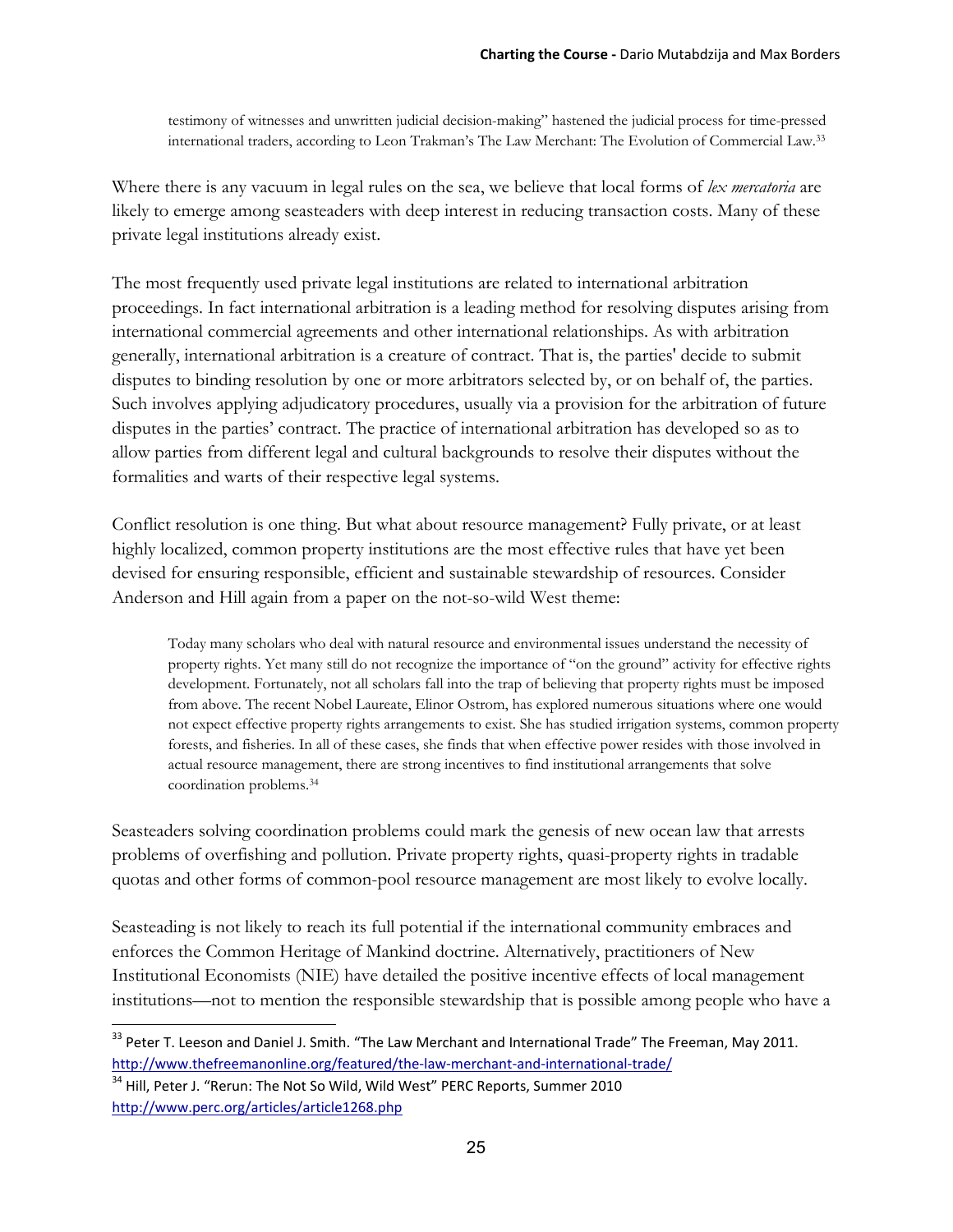long-term expectation of returns from harvesting the sea's resources. Their Nobel Prize-winning research<sup>35</sup> suggests that the approaches recommended by the Common Heritage Doctrine are unwieldy and outmoded. Indeed, new social operating systems will be required if the goal is to benefit humanity for centuries to come. Because the Common Heritage doctrine is add odds with much of the contemporary literature in NIE, we recommend seasteaders take a careful look at the Common Heritage doctrine through the NIE lens, which we have tried to do a little here in Section Three. Otherwise, we can put the matter in somewhat starker terms: if the Common Heritage were to become globally enforced law, seasteading would be limited to a sea-surface, knowledge-economy phenomenon; if the international community moves away from the Common Heritage doctrine, seasteading will have the chance to flower in much more robust and diverse ways.

Specifically, you may recall the Common Heritage doctrine includes this article, that "No State may validly purport to subject any part of the high seas to its sovereignty.<sup>36</sup>"

Since full local self-determination is a form of sovereignty—and potentially a claim to regions of the ocean—the Common Heritage doctrine, if adopted, would prevent seasteaders from enjoying the same self-determination as peoples on land. This strikes us as being at odds with the spirit and letter of Article 56 of the UN Charter.37 In addition, seasteaders would be precluded from creating an economy based on using sustainable resources like sun, wind, waves, and the ocean itself (e.g., aquaculture).

Local owners with an expectation of future returns have a deep incentive to conserve when they gain an exclusive right to resource use. For example, according to the Food and Agricultural Organization in the report on the "State of the World's Forest," North American forest cover is larger than it has been in over a century. From 1990-2010, forest cover has rebounded most in the U.S.38 Furthermore,

Unlike some regions in the world where deforestation is happening at a rapid pace, the US has actually maintained its forestland for the past 100 years. According to the USDA Forest Service, since 1900, forest area in the U.S. has remained statistically within 745 million acres +/-5% with the lowest point in 1920 of 735 million acres. U.S. forest area in 2000 was about 749 million acres.<sup>39</sup>

If one includes the heavily forested Northern Forests of Canada, forestland in North America since 1900 has increased considerably. (If only we could say the same about fish in the ocean.) Contrast the data on North American forests with the data on forest cover in the countries of South America,

<sup>&</sup>lt;sup>35</sup> We mentioned Elinor Ostrom above. Consider also the work of Ronald Coase, Oliver Williamson and Douglass North.

<sup>&</sup>lt;sup>36</sup> Article 89: http://www.un.org/Depts/los/convention\_agreements/texts/unclos/part7.htm

<sup>&</sup>lt;sup>37</sup> http://www.mpepil.com/sample\_article?id=/epil/entries/law-9780199231690-e873&recno=5&

<sup>&</sup>lt;sup>38</sup> UN FAO State of the World's Forests Report - http://www.fao.org/docrep/013/i2000e/i2000e01.pdf

<sup>&</sup>lt;sup>39</sup> Columbia Forest Products, gathered from multiple government sources, including the U.S., Canada and the U.N. http://www.columbiaforestproducts.com/Landowners.aspx/Forests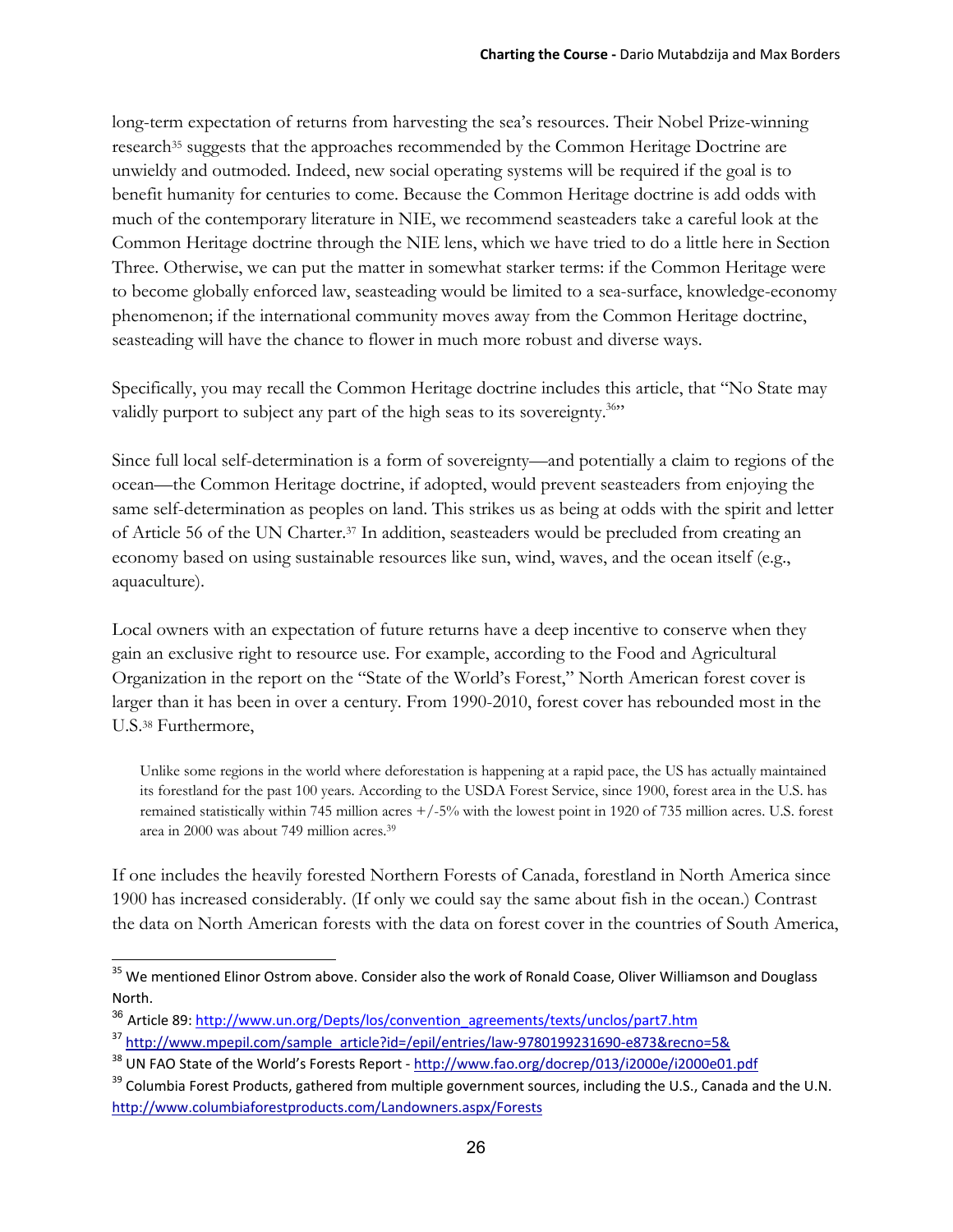Africa and Southeast Asia. The benefits of private resource management become exceedingly clear. While there are other factors that play into the return of forest cover in North America, private, local management is certainly a major one. And yet similar stewardship arrangements would likely be proscribed on the Common Heritage doctrine.

It's not clear whether the Common Heritage doctrine would be enforceable as an international legal agreement or treaty. From our perspective, it seems unlikely over the long term—particularly as individual states would have little incentive to enforce the agreement unilaterally and there would be strong incentives to defect. As with the Kyoto Protocol (an agreement designed to address climate change by nations reducing global carbon emissions) maintaining unanimous agreement seems like the only way the Common Heritage doctrine could be enforced. Because there were too many incentives for signatories to defect in the case of the Kyoto Protocol, long-term adherence to the doctrine as an international treaty was doomed.40 Suppose, however, that unanimity could be achieved for the Common Heritage doctrine. If a single global body became responsible for the resources of two-thirds of the earth, that would be an unprecedented amount of power vested in a single authority — particularly one that cannot be "voted out." Not only would the authority have to deal with attendant information problems associated with resource allocation and management, it would have also to be staffed with angels immune to corruption.<sup>41</sup> Beyond incentives to defect, would nation states be willing for such an entity to exist—particularly if the agreement is seen over time as running counter to their national interests? It seems unlikely.

Seasteading, *a la* homesteading, could be viewed as a legal way of decentralizing power (especially relative to a single, multilateral resource management body.) At the same time, seasteads could provide the legal basis for reducing problems of overuse. After all, if I pollute waters or fish stocks you own, I have both the incentive and ability to demonstrate harm in court based on a preponderance of the evidence.42 For now, however, let us move past how the common law might help the ocean environment and wrap up our concerns about the Common Heritage doctrine as it applies to seasteading. Of course, it may be that no propertarian regime evolves for the oceans as it has in many territorial societies. In such a case, seasteads will largely be viewed as vessels controlling only the sea surface they cover at any given time. In such a case, economic activity will occur almost exclusively above the water.

The good news for seasteaders, however, is that this and similar doctrines—including the Common Heritage of Mankind—have been challenged in the recent years due to a perfect storm of technological advancement, resource scarcity and good old-fashioned Westphalian behavior by powerful countries. It would be instructive for seasteaders to view the historical unfolding of issues surrounding The International Seabed Authority (ISA) as an example of this resistance.

<sup>&</sup>lt;sup>40</sup> http://wattsupwiththat.com/2011/05/29/its-all-over-kyoto-protocol-loses-four-big-nations/

 $41$  And as the American founder James Madison reminded us, men are no angels.

 $42$  This standard is found in U.S. civil and common law in the anglosphere countries.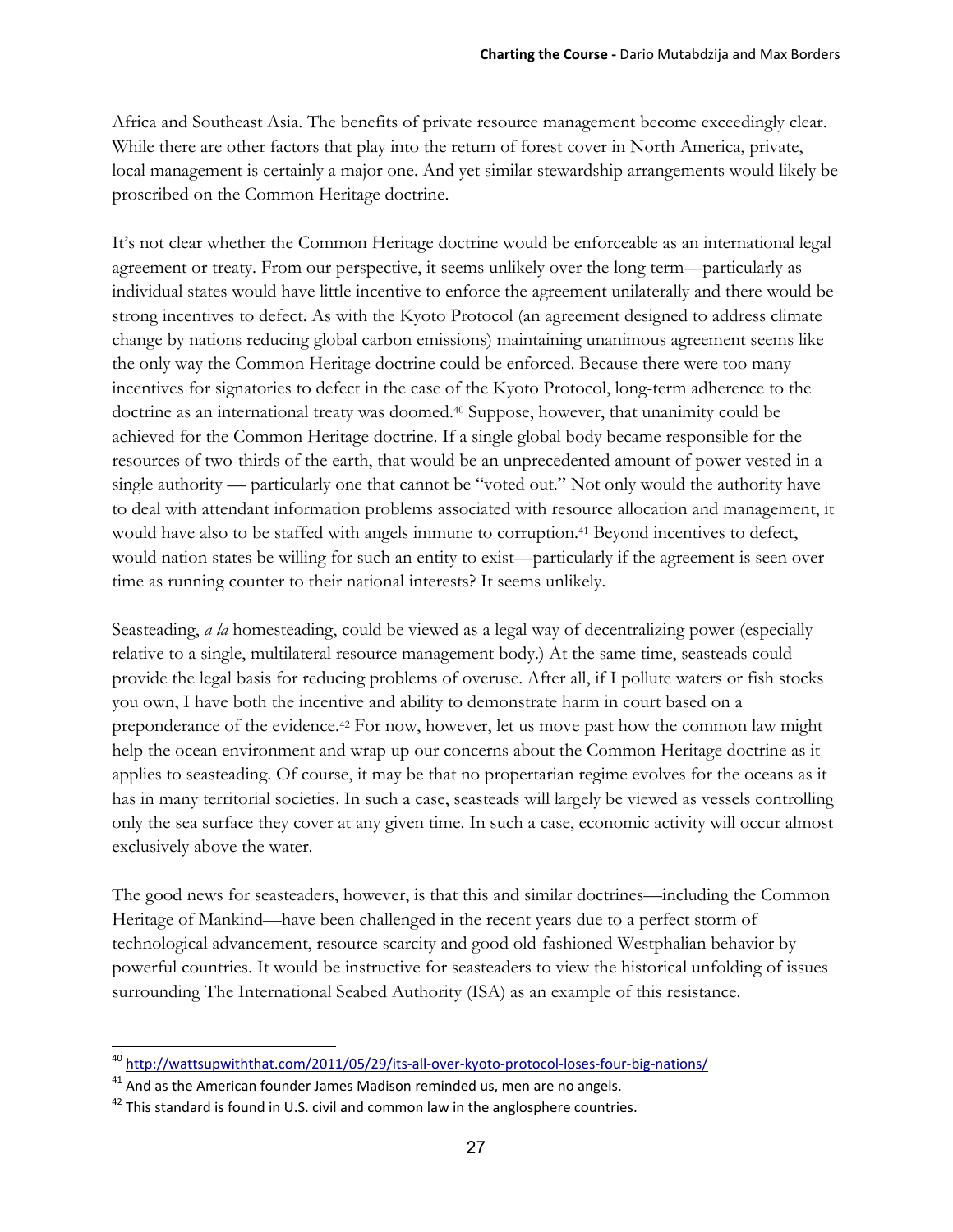The International Seabed Authority (ISA), an intergovernmental body based in Kingston, Jamaica, was established by the UNCLOS (1982) to organize and control all mineral-related activities in the international seabed area beyond the limits of national jurisdiction. The ISA was given a responsibility for the distribution of economic benefits to all parties (which in this case would be both developing and developed countries), the managing the development of resources, and encouraging the transfer of technology from developed countries to the undeveloped ones. Many developed countries had concerns about the ISA from the outset, especially in relation to technology transfer. Indeed, such concerns mirror those we express above about a global resource management body. ISA could become that very authority, however formative it is today. Seasteaders will be wise to observe how countries treat the ISA—especially in the near term.

The first version of the deep seabed mining provisions of ISA, unsurprisingly, was not acceptable to the industrialized world. In 1993, with the UNCLOS poised for implementation within a year, participants prepared for the 1994 New York Agreement. This amendment changed the nature of the ISA. Mandatory technology transfer was abolished. The 1994 Agreement also changed many aspects that were unacceptable to the developed, industrialized countries so that the regime was much more compatible with robust market activity.

The United States has still not yet ratified<sup>43</sup> UNCLOS, despite the New York Agreement and the fact that it had the support of the Reagan, Clinton, and George W. Bush administrations. Until 2003, Senators outside the Foreign Relations Committee had not even reviewed UNCLOS due to opposition by a group led by Jim Inhofe, (R-Oklahoma). This opposition feared designating ocean resources as falling under the Common Heritage of Mankind would place limitations on national sovereignty as well as limitations leading to under-use of available resources. This group of U.S. Senators advocates privatizing the seabed, which would change the incentives considerably.

Because the Unites States is still (as of 2011) opposed to UN-led governance of high seas resources, seasteaders could credibly claim that the Common Heritage concept—in relation to harvesting high

**<sup>43</sup>** According to Wikipedia the "US President may form and negotiate a treaty, but the treaty must be advised and consented to by a two‐thirds vote in the Senate. Only after the Senate approves the treaty can the President ratify it. Once a treaty is ratified, it becomes binding on all the states under the Supremacy Clause. While the United States House of Representatives does not vote on it at all, the requirement for Senate advice and consent to ratification makes it considerably more difficult in the US than in other democratic republics to rally enough political support for international treaties." In the US, the President usually submits a treaty to the Senate Foreign Relations Committee (SFRC) along with an accompanying resolution of ratification or accession. If the treaty and resolution receive favorable committee consideration (a committee vote in favor of ratification or accession) the treaty is then forwarded to the floor of the full U.S. Senate for such a vote. The treaty or legislation does not apply until it has been ratified. A multilateral agreement may provide that it will take effect upon its ratification by less than all of the signatories. Even though such a treaty takes effect, it does not apply to signatories that have not ratified it. For example the US has signed the UNCLOS but it has not ratified it. Accession has the same legal effect as ratification. Accession is a synonym for ratification for treaties already negotiated and signed by other states.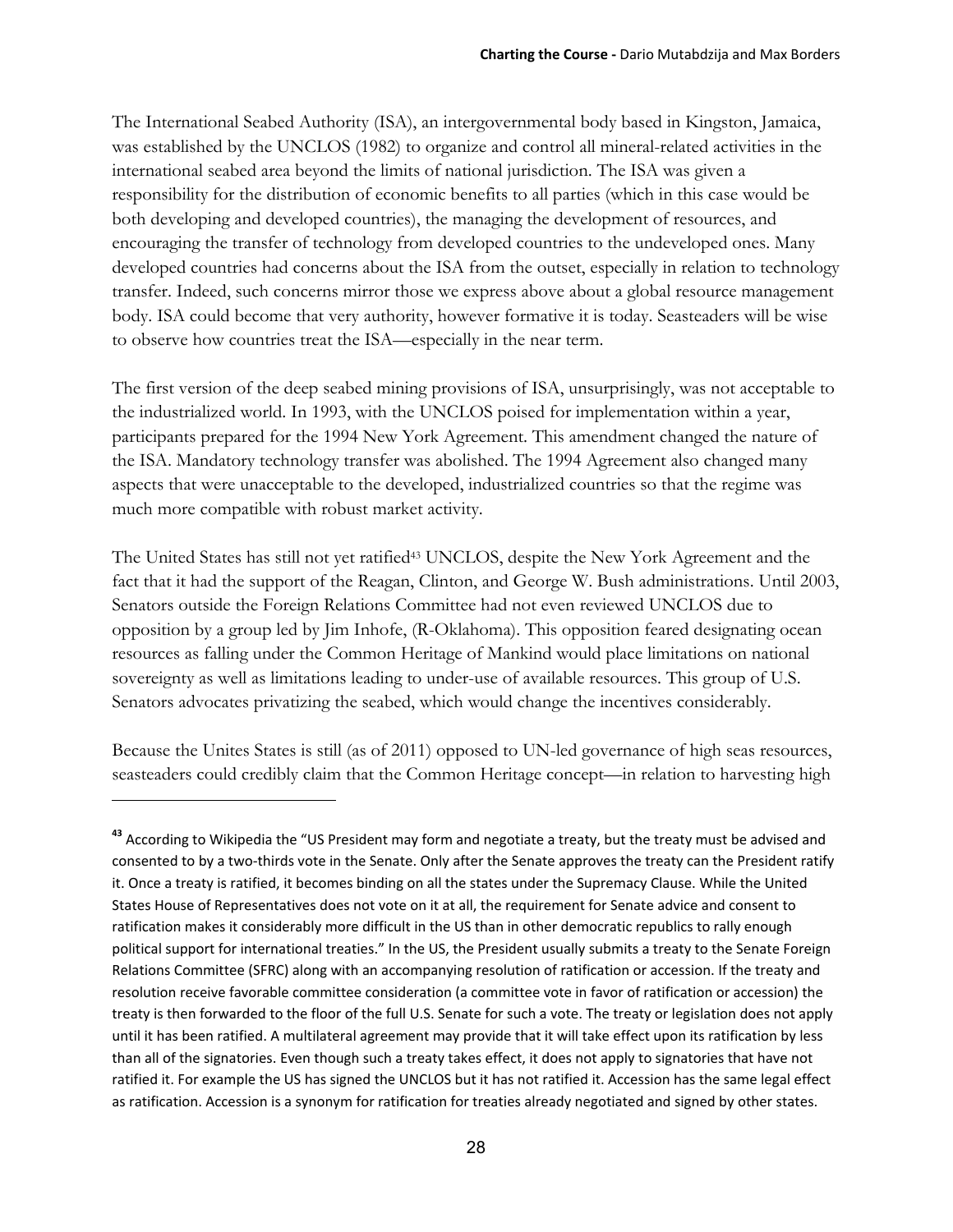seas resources—is still not fully a part of customary international law and that its validity can be called into question. Generally speaking, we believe those interested in seasteading will want to take measures to ensure the United States never ratifies UNCLOS (or if it does, that the doctrine becomes softened so that it a) accommodates sustainable resource harvesting and stewardship and b) doesn't block a people's right to self-determination). This may mean would-be seasteading ventures will have to invest in aligning with political forces opposed to 'nationalization' of the world's oceans.

In addition to such preventive measures, we would like to recommend seasteaders themselves offer solutions to the thorny issues connected to the management and legal status of the international commons—particularly the high seas. In the next section, we will sketch a potentially useful strategy that would solve some of the issues associated with the management of the international commons. This information could also serve the interests of the seasteading community as it forms.

#### **Legal Solutions for the Future of the Management of the International Commons**

Some natural resources can only be found in the international commons. In the decades ahead, the world's population may exceed nine billion<sup>44</sup> while industrial output will probably quadruple. Developing countries with over three quarters of the global population will see the most dramatic population increases. By 2030, energy consumption in developing countries such as China and India could double or even triple. In the developed world, increases in energy demand will strain the existing energy infrastructure and will spur demand for new sources of both non-renewable and renewable energy. Currently accessible natural resources may be inadequate to meet this demand.

Development hastened by technological change has been a driving force in the urge to regulate the international commons. At the same time, it does not take a great leap of imagination to conclude that people will want to open the international commons to some form of economic development. Even the Antarctic and outer space have already opened to tourism. The natural human drive to settle and find opportunity in new places will impel humanity to places and resources that, heretofore, have been unreachable. Such brings into question the bedrock premise of Grotius's philosophy behind *mare liberum*. The idea that some region is open to all nations as an international commons may not be a pragmatic bedrock for either seasteaders or Westphalian nation states. Living on the sea is now possible.

Does this fact render *mare liberum* defunct? Policymakers will have to face this question eventually. Should they defect and assert classic sovereignty in the long traditions of Westphalia? Or is it wiser to cooperate to create a multilateral framework for governance in the vein of realist multilateralism? Is there a third solution where seasteaders could play a prominent role by developing emergent law through seasteading practice? Seasteaders burning with a claim to self-determination may want to

<sup>44 &</sup>quot;International Data Base (IDB)—World Population". Census.gov. 2010-06-28. http://www.census.gov/ipc/www/idb/worldpopinfo.php. Retrieved 2010‐08‐01.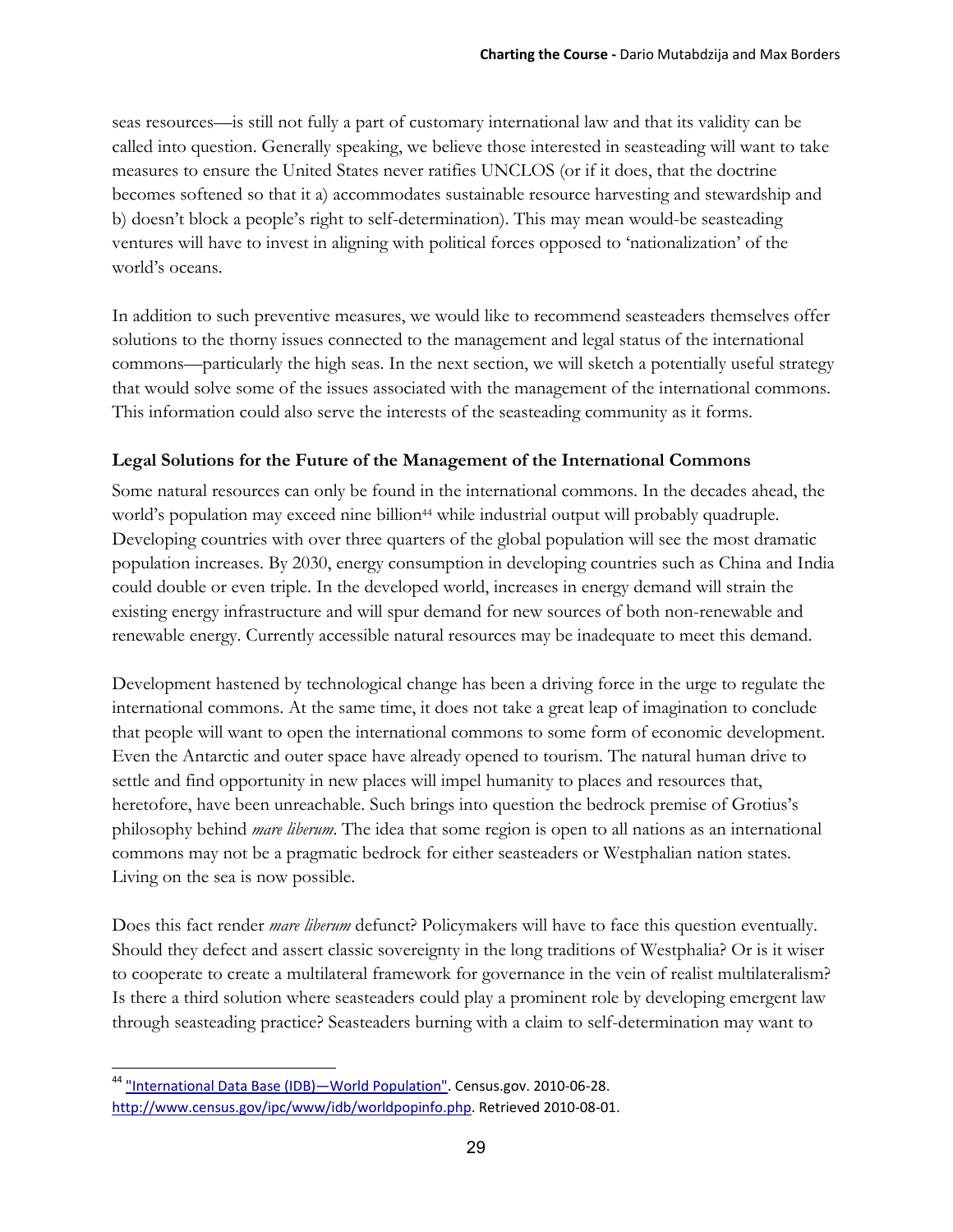look closely at such a third way. Otherwise the nations of the world may just extend their less ideal social operating systems further into the waters—a result only slightly preferable to the realization of a Common Heritage doctrine.

Competition for the world's resources currently in the commons has already begun. One just has to look at recent developments in the Arctic region where Russia, Canada, United States and other countries are working furiously to extend their territorial reach in the Arctic region.45 The stakes are high. Significant gas, oil and other resources have been discovered there. As some ice-covered areas are revealed by moderate warming—in conjunction with advancements in technologies enabling access — these once difficult-to-reach resources are becoming ripe for harvesting of natural resources. So far, international disagreements over Arctic territories have been civil. The main players have at least nominally used the international legal norms such as UNCLOS.

However, this competition could be but a prelude of things to come. In the not-so-distant future, battles over natural resources could become more intense. Nations may move further into the high seas. There is potential for things to get considerably more adversarial at this stage. Some sort of a solution will likely be needed—one that could be both economically beneficial to all parties and that could assuage concerns about sustainability, stewardship and conflict. Perhaps such a solution could offer equitable access among competing nations. Could seasteading itself come to be viewed as solution to these very challenging problems?

#### **Seasteading as a Set of Solutions**

There are a number of possible solutions to problems related to the management of the international commons.

In order to create an environment that would incentivize many different entrepreneurs and individuals, a temporary body with a limited purpose could auction property rights within the current international commons. Whether this body should emerge from the bottom up or would be accepted from the top down is, as yet, unclear. But any one of the following mechanisms may suffice to complete any such propertarian transfer<sup>46</sup>:

 A multilateral body chartered by existing nations for the purposes of titling ocean property (similar to the International Seabed Authority);

A multilateral body spun off from an existing international authority;

 A private organization contracted (by states) for the purpose of implementing a multilateral effort;

 A seasteading-based proto-national association (multi-party contract) created for the express purpose of auctioning and titling resources;

<sup>45</sup> http://www.cbc.ca/news/canada/story/2009/02/27/f‐arctic‐sovereignty.html

<sup>&</sup>lt;sup>46</sup> For a similar idea, see also "How and Why to Privatize Federal Lands" by Vernon Smith and Terry Anderson. http://www.cato.org/pub\_display.php?pub\_id=1222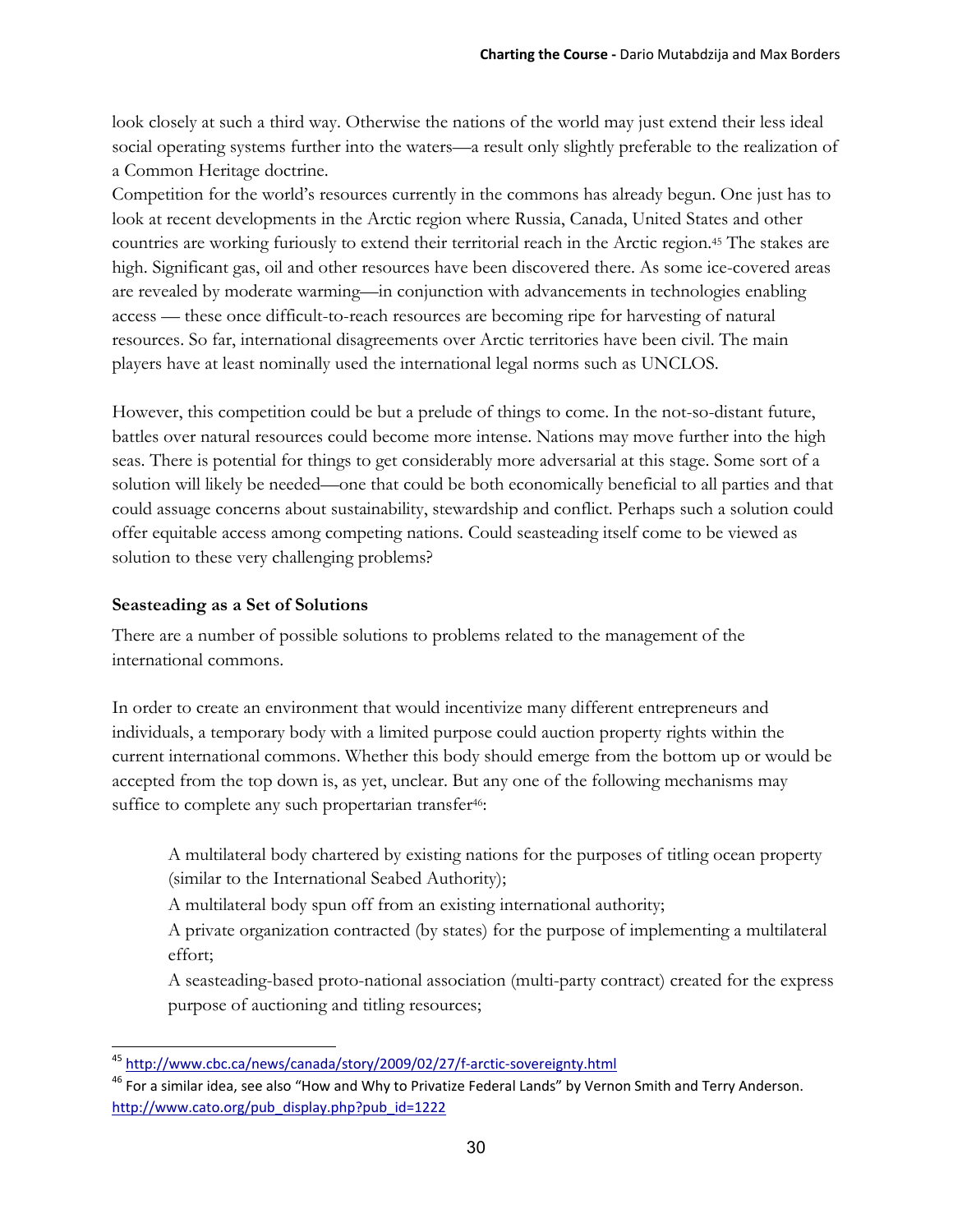A completely private, unilateral body that self-designates and manages to attract individuals and corporations, who agree to the auction, titling and the auspices thereof.

At this stage it would take us too far afield to explore the many options. For our purposes, it suffices to say that some overseeing body could theoretically be entrusted to auction<sup>47</sup> common pool resources among private parties.48

If such a body became legitimized, trailblazing investors could identify and make offers on areas of potentially great value. These investors could then launch ventures, meaning they would first arrive at an as yet untouched, resource-rich area, settle on it, then improve the area. Perhaps they might even share some of the benefits of the resource via some form of Georgist tax. Whatever you think about resource taxes and citizens' dividends, such schemes are less susceptible to problems such as corruption and misallocation than command-and-control management by central authorities.

Such an arrangement is similar in spirit to the U.S.'s Homestead Act of 1862.<sup>49</sup> It would award adverse possession (also referred to as "squatter's rights") and would have the effect not only of allocating property rights efficiently to those entities most capable of harvesting them, but it could also raise capital sufficient to develop infrastructure, satisfy various stakeholders, and bankroll scientific studies designed to minimize environmental impact. Adverse possession is a principle of property law whereby one who possesses or uses land for an extended period of time may be able to claim legal title to that land. Such use and possession might be carried out by people, private entities (corporations) or others capable of transitioning unowned resources into the productive sector. Although it's not yet clear what authority ought to be responsible for sea-space titling, we sketch some possibilities above. Perhaps the most comprehensive set of data on the effects of awarding adverse possession comes in the research of the Institute for Liberty and Democracy, summarized in Hernando de Soto's seminal work "The Mystery of Capital" and in de Soto's work at the United Nations*.*50

There are few weaknesses with this scenario, but weaknesses that are perhaps not insuperable: Developing countries might claim this arrangement to be inequitable because only corporations based in developed countries would be able to satisfy the capital requirements of carrying out such large-scale projects. At the same time, developed countries might have questions about

 $^{47}$  Consider transferable fishing quotas, spectrum auctions and similar mechanisms for dealing with transfer of common pool resources to the private sphere.

<sup>&</sup>lt;sup>48</sup> We are aware of the problems of where the proceeds of such an auction might go. In the interests of brevity and moving the discussion along, we will leave this topic for another day.

<sup>&</sup>lt;sup>49</sup> For more information on the U.S. homestead act, visit: http://www.archives.gov/education/lessons/homesteadact/

<sup>&</sup>lt;sup>50</sup> It is perhaps useful to note that de Soto, along with former U.S. Secretary of State Madeleine Albright, cochaired the U.N. Commission on Legal Empowerment for the Poor from 2005‐2008. See their research archived here: http://www.undp.org/legalempowerment/reports/concept2action.html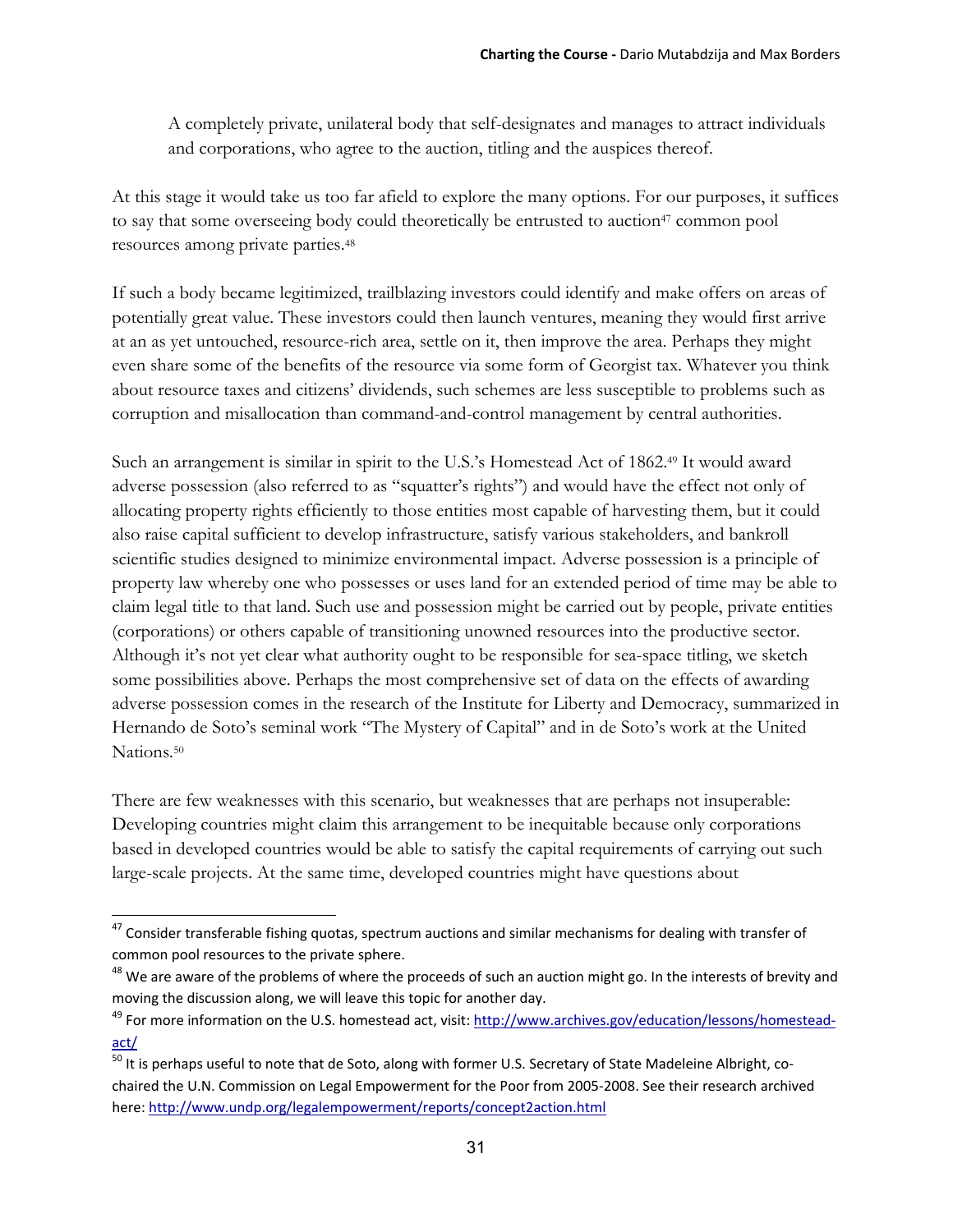environmental impacts, as well as concerns about the manner in which these types of arrangements are executed—particularly with respect to the claims of competing developed countries. Perhaps Georgist taxes<sup>51</sup> and citizens dividends<sup>52</sup><sup>53</sup> distributed by formula could be recommended as patches. A less ideal solution might be to set aside a percentage of auctionable areas to developing countries based on their GDP quintile, so that these countries would have "first rights" to participate in any auction for the resources. Our fear is that the more one attempts to accommodate countries based on differences in GDP, a creep towards the problems outlined above (corruption, misallocation, etc.) would follow. Nevertheless, on a continuum of solutions, auctions with accommodating patches seem reasonable.

Might seasteaders help solve some of these problems? Might seasteaders developing new offshore industries contribute by offering novel solutions to the management of the international commons—all gained through their own local experience as sea settlers? Might seasteaders act, in some sense, as brokers for multilateral stewardship of the seas? (Elinor Ostrom's research suggests it's best more or less to let the locals sort it out)

The following is a brief sketch of how seasteading might catalyze sustainable development of common-pool resources and the ocean's commons.

- 1. Seasteaders would partner with corporations and create their own private entities.
- 2. They would find a location on the high seas that is rich in natural resources and permanently settle it. Permanent settlement<sup>54</sup> will ensure that any environmental concerns that global community would have could be addressed, as it would not be in the seasteaders' interest to pollute their homes and backyards.
- 3. A large segment of the population on these seasteads would very likely come from developing countries, which could assuage concerns that developing countries have about domination by developed nations<sup>55</sup>. Additionally, as people would be able to move to these seasteads more or less freely, they would evolve into rather cosmopolitan constructs.
- 4. Seasteaders could act as a neutral party56 that both developed and developing countries could work with as a kind of international broker. Of course, it will take time for seasteaders to live

 <sup>51</sup> http://www.wealthandwant.com/docs/Gaffney\_TTSoLMGaGI.html

<sup>&</sup>lt;sup>52</sup> http://marginalrevolution.com/marginalrevolution/2003/12/vernon\_smith\_on.html

<sup>53</sup> http://www.time.com/time/magazine/article/0,9171,819584,00.html

<sup>&</sup>lt;sup>54</sup> One of the more interesting aspects of seasteading is that seastead platforms may be able to offer modularity and mobility that a fixed parcel of land cannot. Despite this fact, we believe that some platforms will be permanent and that some heavy accretions of seasteading platforms will be at least semi-permanent due to proximity to landbased hubs and due to positive network effects of floating seastead cities emerging in some areas.

<sup>&</sup>lt;sup>55</sup> One way migrants benefit their home country is through remittances, which mean workers send money back to their families in a country of origin. If seasteads are profitable enterprises, many developing countries may come to see them as more beneficial than threatening, much like the cruise ship industry today.

<sup>&</sup>lt;sup>56</sup> There is no clear precedent for weak, neutral states brokering agreements among countries. However, after WWII Yugoslavia and Finland acted as brokers between the East and the West.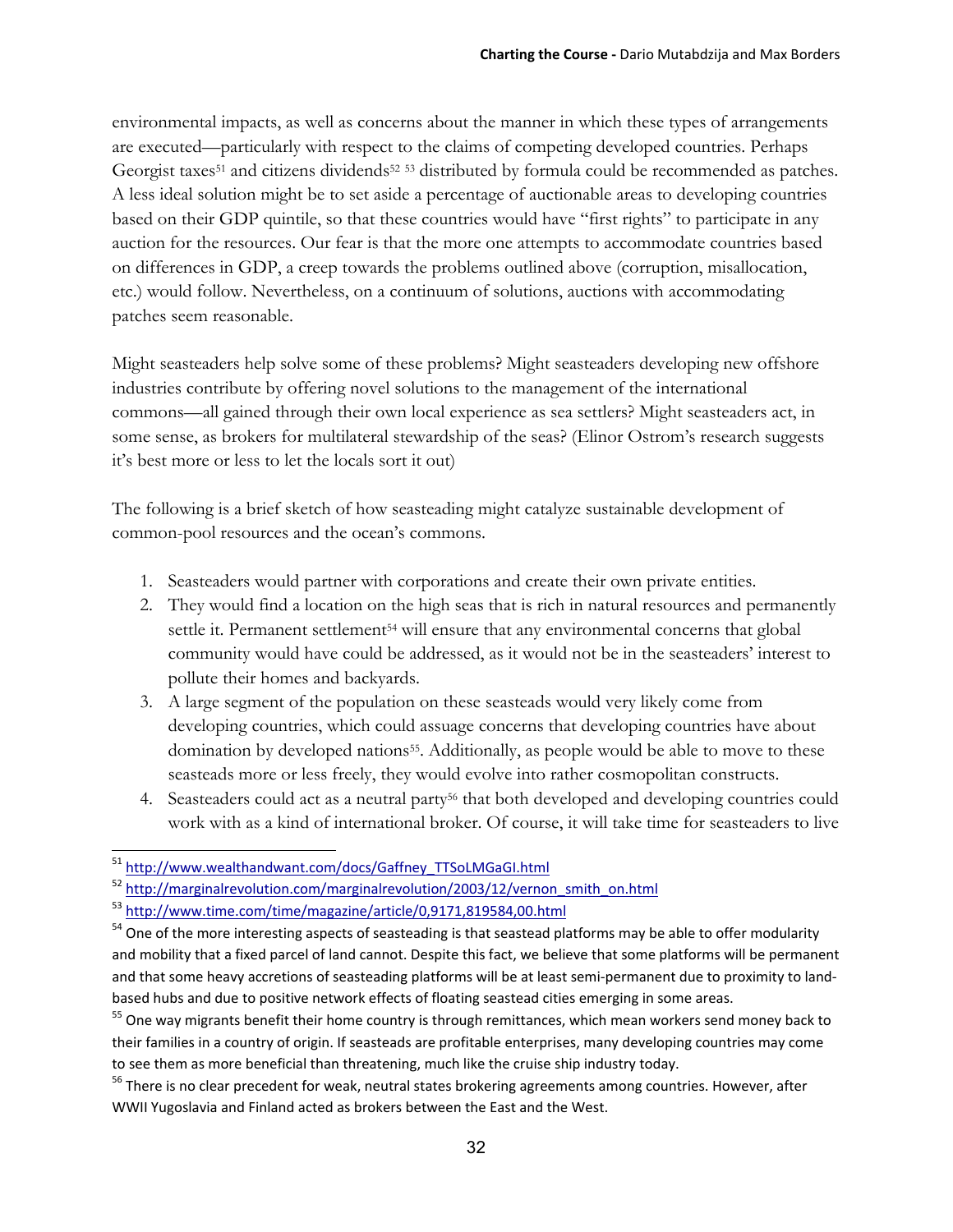and work on the sea as to accrue legitimacy. And seasteaders may have, at some point, to claim a right of self-determination. The current state of affairs, however, as far as the management of international commons is concerned, is in a state of legal limbo because the United States is still rejecting the ISA's lead in managing high seas resources. Seasteaders, for all we know, could be the third way sought by competing parties.57

5. Any approach would have to be taken with great care and with full recognition of the interests of all the stakeholders. But cooperation among companies and governments around the world is not only possible, but is of paramount performance if we are not to let predatory actors loose in the international commons.

Thus, we believe seasteaders could serve a valuable role in the development of new modes of resource management in the international commons. In fact, seasteading could be seen as the most practical solution to these problems.

 $57$  While we admit this point is speculative, it doesn't strike us as overtly implausible.